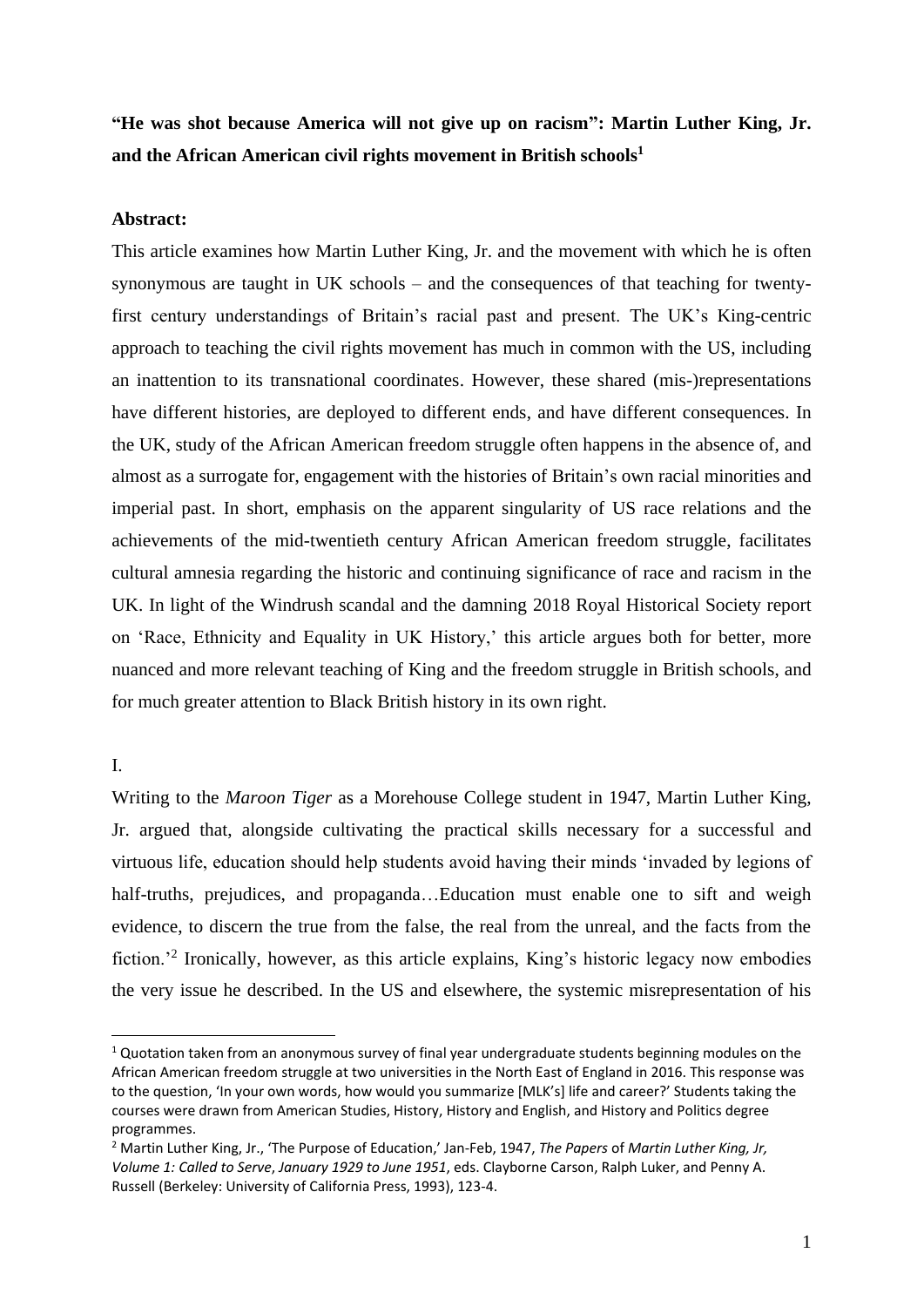life and career only exacerbates the problematic treatment of the history of race. This article suggests some of the global repercussions of these distortions by examining how the civil rights movement and King are taught in the UK.

King's life—his social activism, ideas, leadership, and multiple legacies in the US and globally—are all now hotly contested and highly politicized topics within public education, as in wider public and political discourses. Indeed, this article contends that the routine oversimplification in classrooms of King's beliefs, tactics, and ultimate significance diminishes, rather than enhances, popular understandings of the entwined histories of race, white supremacy, and a variety of liberation struggles in the US and beyond. The same relentlessly celebratory, triumphalist tendency in depictions of King as the prophet par excellence of racial harmony and American civic perfectibility also undermines the global and contemporary relevance of his calls to radically restructure US social and economic life. At a time when scholarship on the African American freedom struggle is increasingly concerned with its international links and ramifications, this article examines how King, and the Movement with which he is routinely presented as synonymous, are being taught in British schools – and the consequences of that teaching for twenty-first century understandings of Britain's own racial past, present, and possible futures.<sup>3</sup>

This article samples eight major textbooks and seven curricula specifications that cover King and/or the African American freedom struggle more generally, providing a clear sense of King's place in UK secondary schools and the political consequences of those representations for contemporary social justice campaigns.<sup>4</sup> Some of the textbooks consulted

<sup>&</sup>lt;sup>3</sup> There is now an impressive literature on connections between the modern African American freedom struggle and global liberation movements, including several that focus on US-British and Irish relationships. See, for example, Anne-Marie Angelo, 'The Black Panthers in London, 1967–1972: A Diasporic Struggle Navigates the Black Atlantic,' *Radical History Review*, No 103 (January 2009), 17-35; Brian Dooley, *Black and Green: The Fight For Civil Rights in Northern Ireland & Black America* (London: Pluto, 1998); Robin D.G. Kelley and Stephen Tuck (eds), *The Other Special Relationship: Race, Rights, and Riots in Britain and the United States* (New York: Palgrave Macmillan, 2015); Mike Sewell, 'British Responses to Martin Luther King, Jr and the Civil Rights Movement, 1954-1968,' in Brian Ward and Tony Badger (eds), *The Making of Martin Luther King and the Civil Rights Movement* (Basingstoke: Macmillan, 1996), 194-212; Joe Street, 'Malcolm X, Smethwick and the Influence of the African American Freedom Struggle on British Race Relations,' *Journal of Black Studies*, Volume 38, No 6, (July 2008), 932-950; Stephen Tuck, *The Night Malcolm X Spoke at the Oxford Union: A Transatlantic Story of Antiracist Protest* (Berkeley: University of California Press, 2014); Stephen Tuck, 'The March on London: British-American Connections during the Civil Rights Movement,' *Bulletin of the German Historical Institute*, Supplement 11 (2015), 81-97; Brian Ward, *Martin Luther King in Newcastle: The African American Freedom Struggle and Race Relations in the North East of England* (Newcastle upon Tyne: Tyne Bridge Publishing, 2017); Rob Waters, *Thinking Black: Britain, 1964-1985* (Berkeley: University of California Press, 2019); Clive Webb, 'Reluctant Partners: African Americans and the Origins of the Special Relationship,' *Journal of Transatlantic Studies*, Volume 14, No 4 (December 2016), 350-364.

<sup>4</sup> Individual resources are cited as and when they are referred to in text. A full list of textbooks and curricula consulted is provided in an appendix.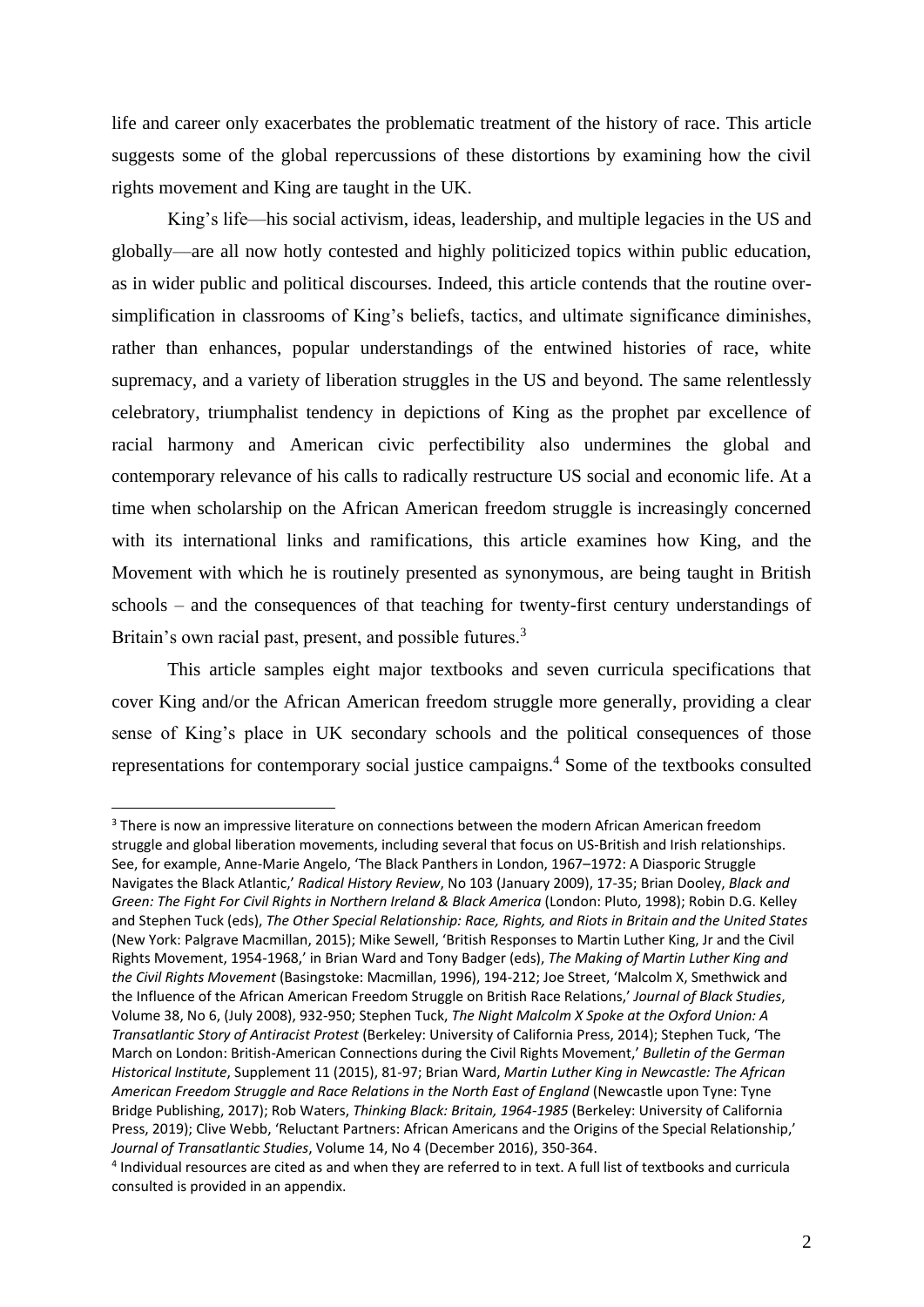are broad survey texts of world history, while others are more targeted, as most UK exam boards offer specific courses on particular aspects of the post-war US. Comparing our findings with those of similar studies conducted in the US, we argue that a more nuanced understanding of King can help UK teachers and students grapple with the ongoing issues of racism, poverty, and war that King identified when he visited the UK for the final time in November 1967, just five months before his assassination. We also hope to underscore the global resonance and implications of the growing literature of the African American freedom struggle and its cultural memory. This is not a mere academic exercise given the highly charged contemporary significance of teaching global and racial history in a Britain still grappling with the long domestic aftermath of Empire and colonialism, growing racial, ethnic and religious diversity, and a resurgent white nationalism that fuelled support for Brexit and found expression in the Windrush Generation scandal.<sup>5</sup>

Our survey of UK textbooks highlights many of the same issues that American scholars note about school coverage of the African American freedom struggle and US racial history.<sup>6</sup> The strongest alignment is in the emphasis on King himself, which undervalues the significance of grassroots activism, local leadership and other important national civil rights figures. <sup>7</sup> As one British textbook summarizes, 'King's early life illustrates black problems

<sup>5</sup> The Windrush Generation refers to those who settled in the UK from British colonies in the Caribbean in the mid-twentieth century, the first of whom arrived on the MV *Empire Windrush* in 1948. Granted Citizenship of the United Kingdom and Colonies by the 1948 British Nationality Act, many who arrived as children travelled on their parents' passports and never received their own documents. In 1971, they were granted indefinite leave to stay, and so were never formally naturalized. In late Nov. 2017, news reports began to surface of members of the Windrush Generation losing their jobs, access to National Health Service care, and welfare benefits. Others were threatened with deportation or detained because they lacked official paperwork retrospectively deemed necessary under the Home Office's 'hostile environment' policies. Introduced by then-Home Secretary Theresa May in 2012, the 'hostile environment' was designed to curb immigration and deport huge numbers of non-British residents. See 'Windrush generation: Who are they and why are they facing problems?,' *BBC News*, 18 April 2018, accessed 27 June 2018[, https://www.bbc.co.uk/news/uk-43782241;](https://www.bbc.co.uk/news/uk-43782241) Amelia Hill, '"Hostile Environment': the hardline Home Office policy tearing families apart,' *The Guardian*, 28 November 2017, accessed 27 June 2018, https://www.theguardian.com/uk-news/2017/nov/28/hostileenvironment-the-hardline-home-office-policy-tearing-families-apart

<sup>6</sup> Assessing teaching standards in every US state in 2011, the Southern Poverty Law Center (SPLC) concluded that 'the [national] state of education about the civil rights movement is, in a word, dismal.' Sixteen states did not require any instruction about the civil rights movement, and only three states – Alabama, Florida, and New York – received an A grade. See *Teaching the Movement: The State of Civil Rights Education in the United States*. A report by the Southern Poverty Law Center's Teaching Tolerance Programme (Montgomery, Alabama: September 2011), 7. State history standards have often faced more general criticism, most notably in a 2011 report from the Thomas B. Fordham Institute. See Sheldon M. Stern and Jeremy A. Stern, *The State of State US History Standards 2011,* (Washington, D.C.: Thomas B. Fordham Institute, 2011), accessed 20 June 2018, http://www.edexcellencemedia.net/publications/2011/20110216\_SOSHS/ SOSS\_History\_FINAL.pdf. <sup>7</sup> Derrick Alridge writes of a 'messianic master narrative' that has emerged around King, as US textbooks 'present prescribed, oversimplified, and uncontroversial narratives [that] obscure important elements in King's life and thought.' Derrick Alridge, 'The Limits of Master Narratives in History Textbooks: An Analysis of Representations of Martin Luther King, Jr.' *Teachers College Record*, Volume 108, No 4 (April 2006), 662.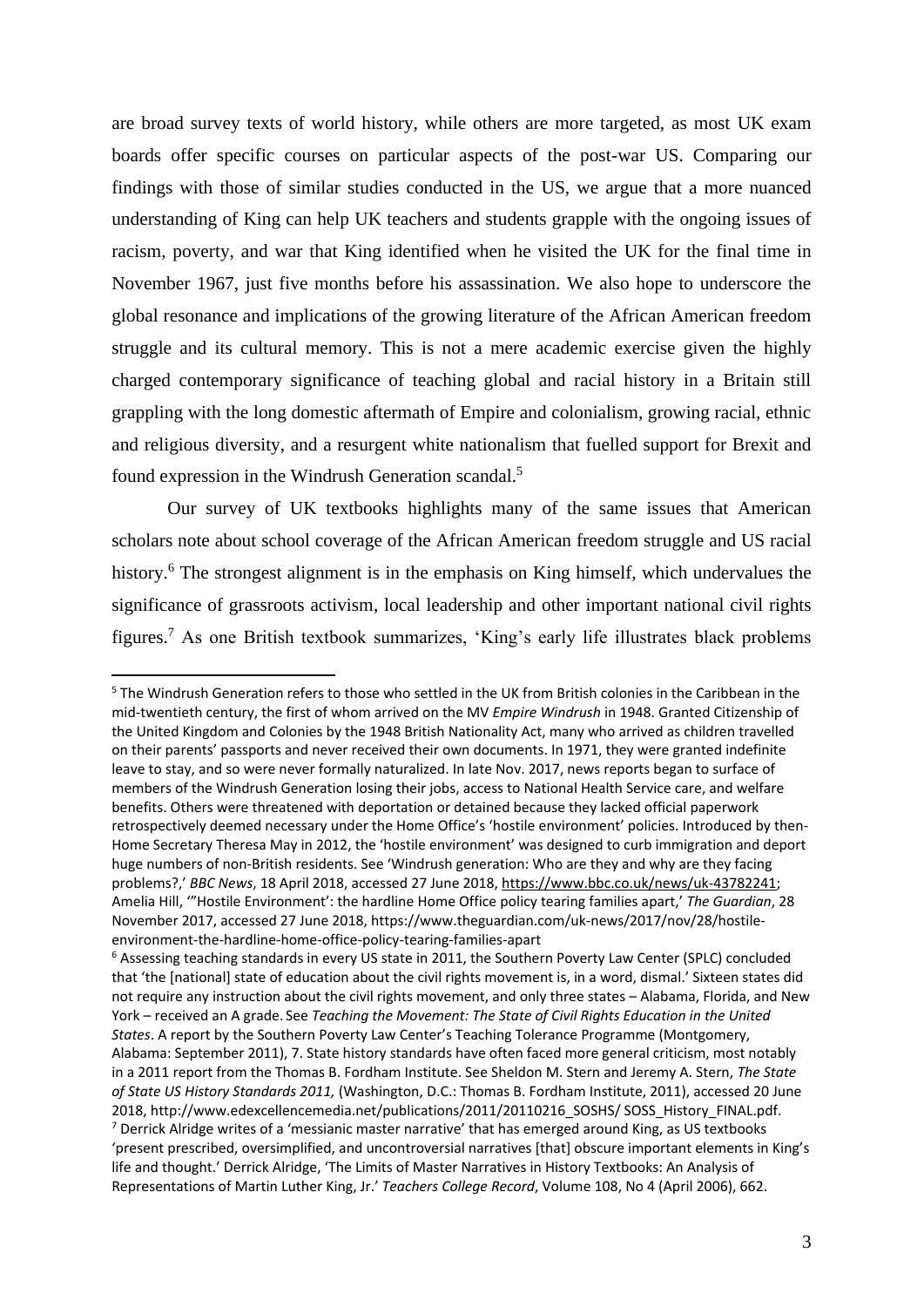and opportunities in mid-twentieth century USA. The story of his activism reads like a history of the civil rights movement. He was involved in most of its significant events.'<sup>8</sup> Here King is not merely at the centre of the narrative, but becomes it. The entire history of the movement is traced through a very selective rendering of his actions and ideas, which invariably ignores the more radical aspects of his social philosophy and overlooks the hundreds of thousands of other African Americans who articulated their own ideas of freedom and how it might be achieved.<sup>9</sup>

While both UK and US schools tend to ignore the transatlantic and global coordinates of the civil rights movement, that neglect has a particular social and cultural significance in the UK, conveniently consigning histories of racial prejudice and discrimination, along with the development of mass protests to combat them, to another place as well as another time. By celebrating King's stoic heroism and the initial legislative successes of the nonviolence with which he has become synonymous, Britain's imperial past is partially occluded; focus on the apparent singularity of US, especially southern, racial problems facilitates cultural amnesia regarding the historic and continuing significance of race and racism in the UK. Therefore, our analysis of how King is mis-remembered in the US and UK educational systems reveals remarkably similar themes, ideas, and assertions, but the implications of these distortions and over-simplifications are revealingly different.

Understandably, overstretched teachers on both sides of the Atlantic rely on textbooks, many of which have been critiqued by professional historians for their triumphalist representations of the past and failure to properly interrogate enduring problems of inequality. In *Lies My Teacher Told Me*, James Loewen argues that '[t]he stories that history textbooks tell are predictable; every problem has already been solved or is about to be solved.<sup>'10</sup> King fits perfectly into this hegemonic notion of the perpetually advancing America, as a timeless prophet who forced the nation to acknowledge its original sin of slavery and correct its ugly racist legacies. While ideas of US perfectibility are less culturally

<sup>8</sup> Vivienne Sanders*, Civil Rights in the USA, 1945-1968* (London: Hodder Education, 2014), 82-3.

<sup>9</sup> Though there is increasing evidence that UK schools are using King and other American civil rights heroes to mark Black History Month, British children are most likely to encounter King first in a formal classroom. By contrast, in the US, the annual King holiday – celebrated on the third Monday of January since 1986 – provides what John Wills calls 'the stories, images and interpretive frames that give meaning to King and efforts to end segregation in US society,' and exposes children to these topics before they formally study them. See John S. Wills, '"Some people even died": Martin Luther King, Jr., the civil rights movement and the politics of remembrance in elementary classrooms,' *International Journal of Qualitative Studies in Education*, Volume 18, No 1 (2005), 111-112.

<sup>10</sup> James Loewen, *Lies My Teacher Told Me: Everything Your American History Textbook Got Wrong* (New York: Touchstone, 1996), 13.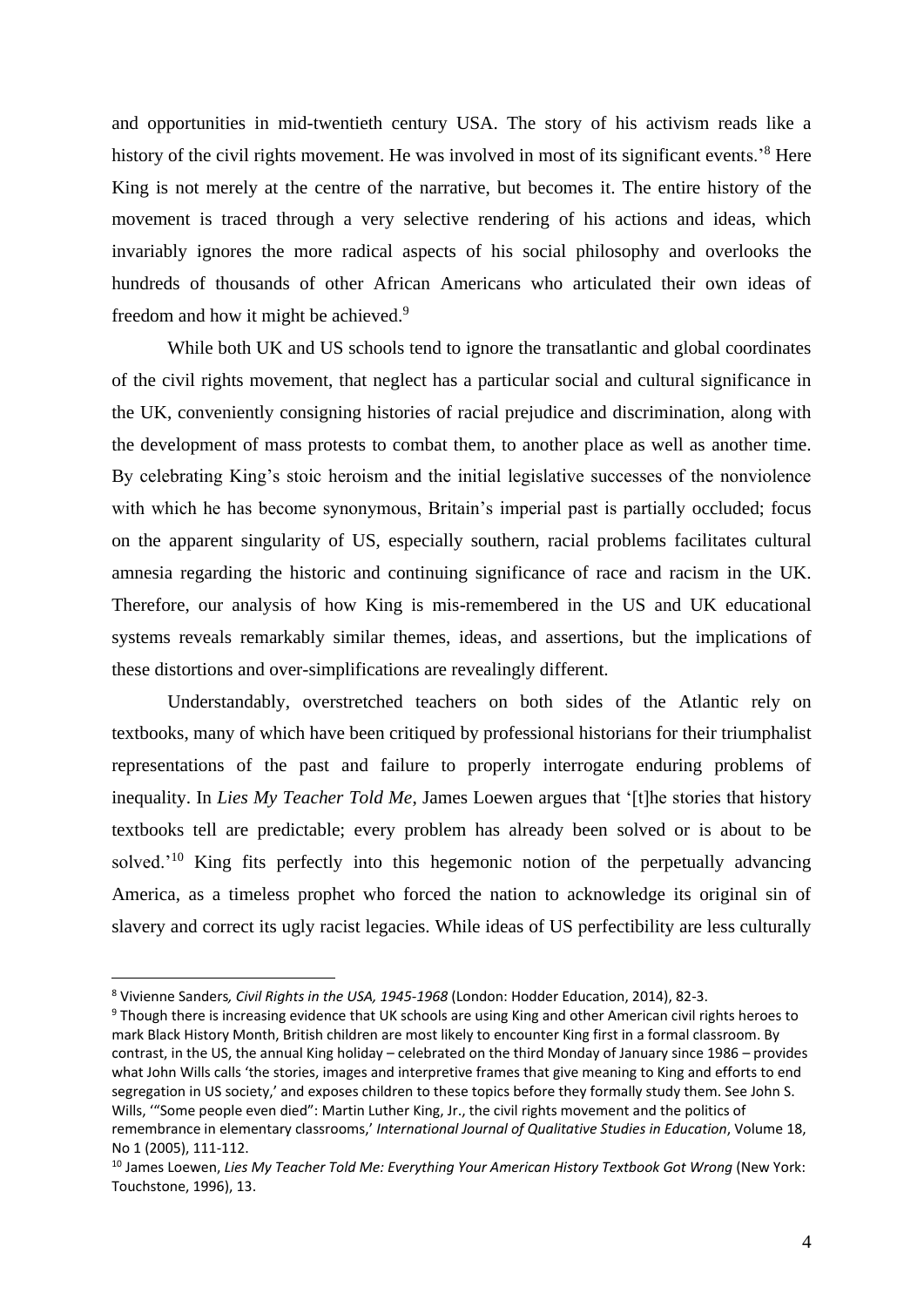ingrained in the UK, textbooks nevertheless propagate a similarly King-centric narrative, in which the 1955 bus boycott in Montgomery, Alabama marks 'the *real* start of the US civil rights movement' (emphasis ours), and King's death in Memphis, Tennessee, in April 1968 serves as its conclusion.<sup>11</sup> In this schema, *Brown v. Board of Education* (1954) is little more than a shadowy precursor to the 'real' movement, and King is completely detached from earlier examples of black protest in all its varied forms. The Black Power era, too, becomes little more than a discrete, usually tragic, period of dangerous radicalism and militant excess; an ill-judged departure from the lofty, all-American ideals and nonviolent tactics of the early 1960s southern campaigns associated with King. Especially important, is the neglect of how generations of African American activists, from Ida B. Wells to W.E.B. DuBois, and from King to Malcolm X and Stokely Carmichael, all understood how the realities of racial segregation, disenfranchisement, and wider forms of racial discrimination were bound up with the workings of American, indeed global, capitalism.

Coverage of King's own forays into the urban north, notably the SCLC's 1966 Chicago campaign, is variable. In Vivienne Sanders's *Civil Rights in the USA, 1945-68*, the aims, tactics, and results of the Chicago movement are analyzed over three and a half pages with some nuance and sophistication. Covering the Cicero riots, for example, Sanders affirms that systemic racialized inequalities and violence were national, not merely southern, problems.<sup>12</sup> However, Doug Paterson et al.'s *Civil Rights in the USA 1865-1992*, affords the entire Chicago campaign just 112 words, representing it as somewhat peripheral to the story of the modern freedom struggle, rather than illustrative of important national themes and critical in the development of King's own critique of American racism.<sup>13</sup>

<sup>11</sup> Sanders, *Civil Rights*, 63. Most UK textbooks note that the Supreme Court's 1954 *Brown* decision had overturned the 'separate but equal' doctrine at the legal heart of Jim Crow society in the South. However, they often present this as more of a 'sign of change,' rather than an event that was itself the product of years of black courtroom protests and which had an inspirational effect on local black activism, not least emboldening Jo Ann Gibson Robinson and the Women's Political Council in Montgomery to step up pressure to desegregate the city's buses. Civil rights historians have long debated the periodization of the movement, but tend to make a much stronger case for *Brown* as the origin of the movement's '"classic" phase' than do most UK textbooks. See Steven F. Lawson, 'Long Origins of the Short Civil Rights Movement,' in Dannielle McGuire and John Dittmer (eds.) *Freedom Rights: New Perspectives on the Civil Rights Movement* (Lexington: University Press of Kentucky, 2011), 9-37. Another catalytic event that receives little attention in UK textbooks is the murder of Emmett Till. Sanders includes the famous image of Till's bloated corpse, and notes that his murder 'encouraged many blacks to become civil rights activists' (Sanders, *Civil Rights*, 61). David Paterson et al. feature Till's murder in a small 93-word 'Key Event' box, separate from the main text. See David Paterson, Doug Willoughby, Susan Willoughby, *Civil Rights in the USA 1865-1992* (Harlow, UK: Heinmann, 2009), 66. <sup>12</sup> Sanders, *Civil Rights*, 99-103.

<sup>13</sup> Paterson et al., *Civil Rights*, 81. It is worth noting that Paterson et al.'s volume covers a much longer period of American history, and is divided into four sections: African American rights, labour rights, Native American rights, and women's rights. In their previous volume, *Civil Rights and the USA, 1863-1980* (Harlow, UK: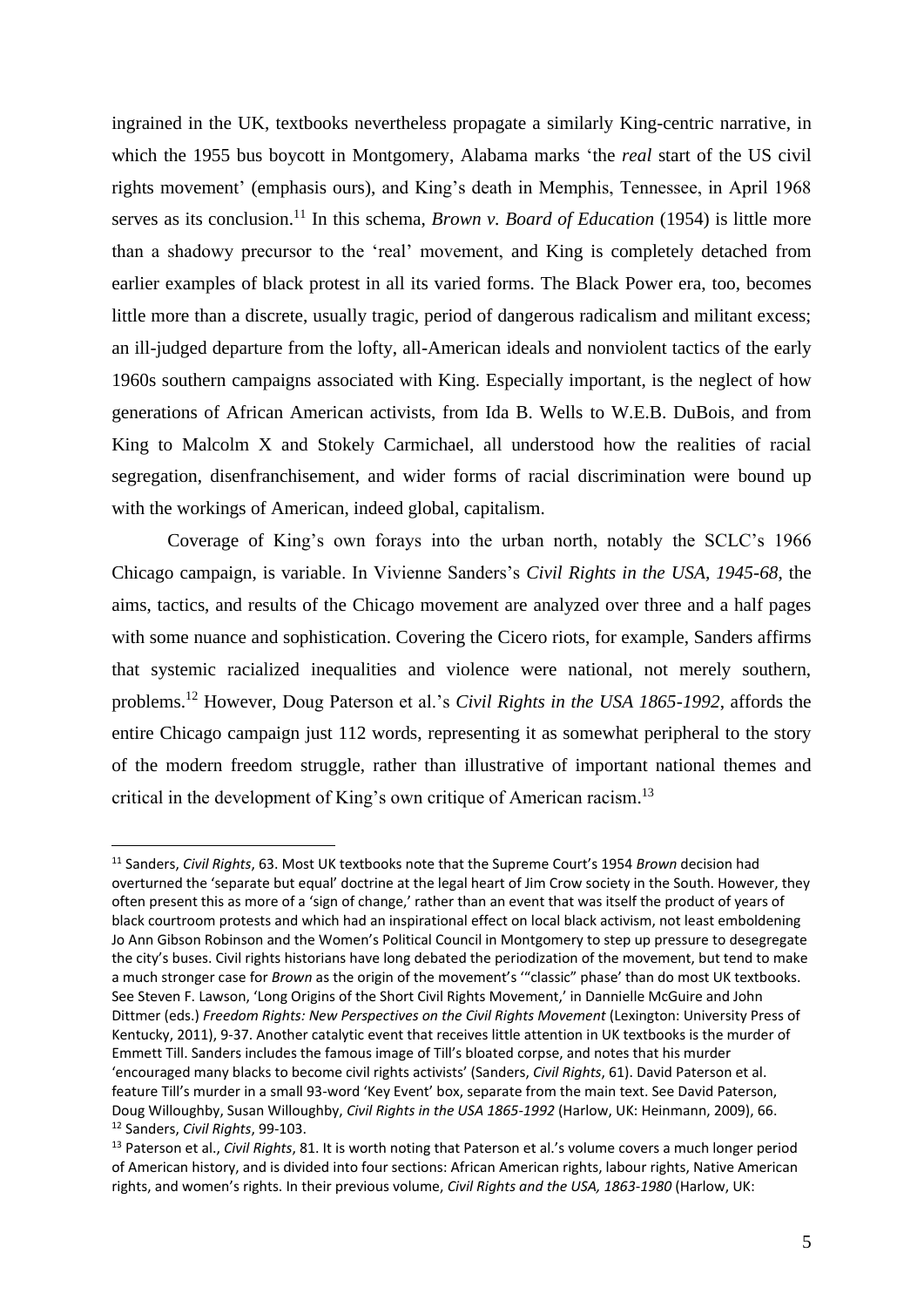Certainly, there is little appreciation in UK textbooks of how King applauded key tenets of Black Power, even as he rejected the slogan itself and refused to renounce nonviolent tactics and interracial cooperation. In textbooks on both sides of the Atlantic, King thus appears dehistoricized and depoliticized: a simple, moral advocate for nonviolence and racial tolerance, rather than a figure whose evolving ideas on wealth inequality and insistence on the intimate links between racism, imperialism, war, poverty, and capitalism demanded a radical overhaul of American life, politics, and socio-economic structures. This misrepresentation impedes a fuller understanding of Black Power, underestimates its connections to other minority activism within the US, and neglects its global manifestations and influence. There is little recognition of the fact that, while their language and protest methods were often very different, King and many Black Power advocates shared similar understandings of how racial injustice was intertwined with powerful structural and ideological forces. Artificially setting King apart from earlier and later phases of the freedom struggle reduces his championing of racial pride, searing indictments of white supremacy, and denunciations of systemic inequalities to a more benign, cross-racial call for moral improvement and legal changes designed to make the existing socio-economic system function more equitably; thus it avoids grappling with King's growing conviction that the system itself was fatally flawed and intrinsically racist. In this teaching model, it is unsurprising that King's seventeen-minute 'I Have a Dream' speech, attracts far more attention than his work on the Poor People's Campaign, which occupied the last eighteen months of his life.

## II.

British students are not *required* to learn about the US civil rights movement. Since it is not a mandatory part of any school curriculum, it is impossible to determine national norms and practices on the subject. Educational standards are also a devolved power, with Scotland and Northern Ireland developing curriculums separate to those in England and Wales. Scottish students undertake National examinations at age fifteen, and Highers at seventeen, with each examination accredited by the Scottish Qualifications Authority (SQA). Some Scottish schools and colleges also encourage students to undertake Advanced Highers at eighteen, but Highers are the main university qualifiers. Schools and colleges in England and Wales choose from four exam boards (OCR, Edexcel, WJEC, and AQA), each of which offers at

Heinemann, 2001) the authors gave two pages to discussion of Chicago. However, this coverage was still significantly underdeveloped.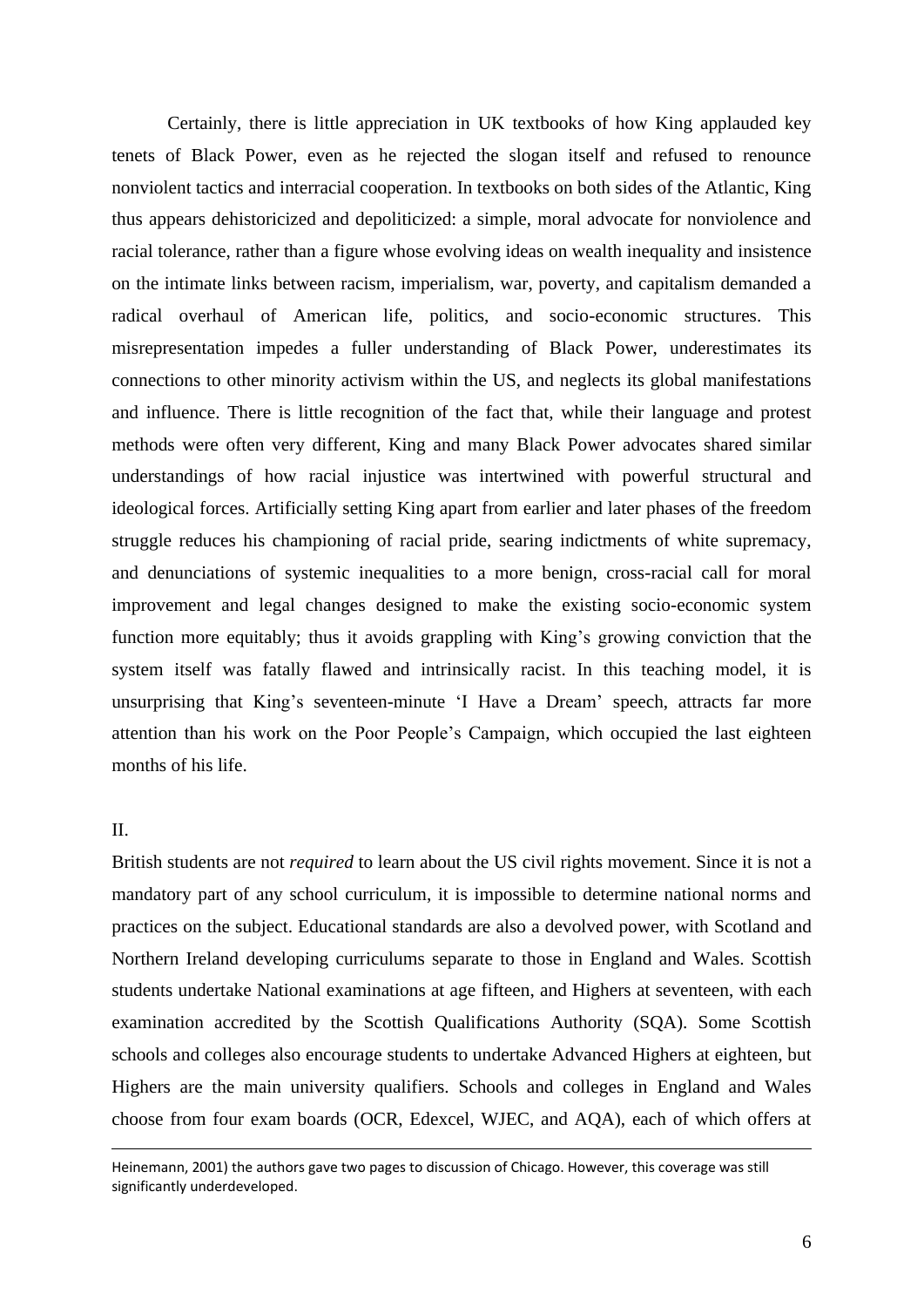least one History qualification at GCSE (national exams sat at age sixteen) and A-Level (sat at age eighteen), complete with its own teaching specifications, restrictions, and unit combinations.<sup>14</sup> In Northern Ireland, GCSEs and A-Levels are awarded by the Council for the Curriculum, Examinations and Assessment (CCEA).<sup>15</sup> There is no accepted body of knowledge that forms a prerequisite for studying history at university, and not all universities require A-Level history (or its equivalent) for entry into undergraduate history programmes.<sup>16</sup> However, publishers do produce textbooks with specific exam boards in mind, with some working in official partnership with a particular board.<sup>17</sup>

Critics have lamented the 'pernicious influence' of 'shoddily written' textbooks, which 'promise to enable teachers and students to produce the results,' but which 'crowd out other worthwhile textbooks for A-level which stretch students more.' <sup>18</sup> Prior to the introduction of the National Curriculum and GCSEs in the 1980s, British history teachers tended to express ambivalence towards textbooks. According to W.E. Marsden, more specific standardized assessment, which itself undergoes regular reform, has propelled the perceived 'need' for textbooks to ensure teachers and students are confident that their learning materials are sufficiently targeted towards exam success.<sup>19</sup> As Nicola Sheldon writes, 'students no longer do wider reading or read the works of leading academic historians (despite the fact that quotations from secondary works are often used in exams).<sup>'20</sup>

<sup>&</sup>lt;sup>14</sup> In England and Wales, for example, 'America, 1920-1973: Opportunity and inequality,' is an optional course for AQA GCSE History. 26,268 students were entered for this topic in 2018, which accounted for around 25% of a student's studies in GCSE History. In Scotland, 'Free at Last? Civil Rights in the USA, 1918-1968,' is one of ten options within category 3 'European and World Contexts' at National 5 (GCSE equivalent). If selected, this course would account for 29% of a student's grade in National 5 History.

<sup>&</sup>lt;sup>15</sup> The current History specifications for Northern Ireland mention civil rights legislation in one optional A-Level module, entitled 'The American Presidency, 1901-2000.' If chosen, this module would account for 20% of a student's A-Level. There is no option to study US history beyond 1930 at GCSE level in Northern Ireland. <sup>16</sup> This includes nine of the twenty-four Russell Group universities, a self-selecting body of 'research-intensive universities.' See Profile, June 2017, accessed 27 June 2019:

[https://russellgroup.ac.uk/media/5524/rg\\_text\\_june2017\\_updated.pdf](https://russellgroup.ac.uk/media/5524/rg_text_june2017_updated.pdf)

 $17$  Edexcel and Pearson Publishing are the same company, for example. See K.Crawford & S. Foster, 'The Political Economy of History Textbook Publishing in England,' in J. Nicholls (ed.) *School History Textbooks Across Cultures* (Oxford Studies in Comparative Education, Symposium Books, 2006), 93-104. <sup>18</sup> Nicola Sheldon, 'History Examinations from the 1960s to the present day,' Project Paper, Institute of

Historical Research, 2, accessed 1 July 2019[: https://www.history.ac.uk/history-in-education/project](https://www.history.ac.uk/history-in-education/project-papers/school-history.html)[papers/school-history.html](https://www.history.ac.uk/history-in-education/project-papers/school-history.html) Frequent syllabus changes have increased the pressure on authors and publishers to remain up to date. John D. Clare, a prolific textbook author, describes 'writing at a frenetic pace' without copy editors. Quoted in Nicola Sheldon, 'History Textbooks from 1965-2010,' Project Paper, Institute for Historical Research, 2011, 6, accessed 1 July 2019[: https://www.history.ac.uk/history-in-education/project](https://www.history.ac.uk/history-in-education/project-papers/topics.html)[papers/topics.html](https://www.history.ac.uk/history-in-education/project-papers/topics.html)

<sup>19</sup> W.E. Marsden, *The School Textbook: Geography, History and Social Studies* (London: Woburn Press, 2001). <sup>20</sup> Sheldon, 'History Textbooks from 1965-2010,' 6.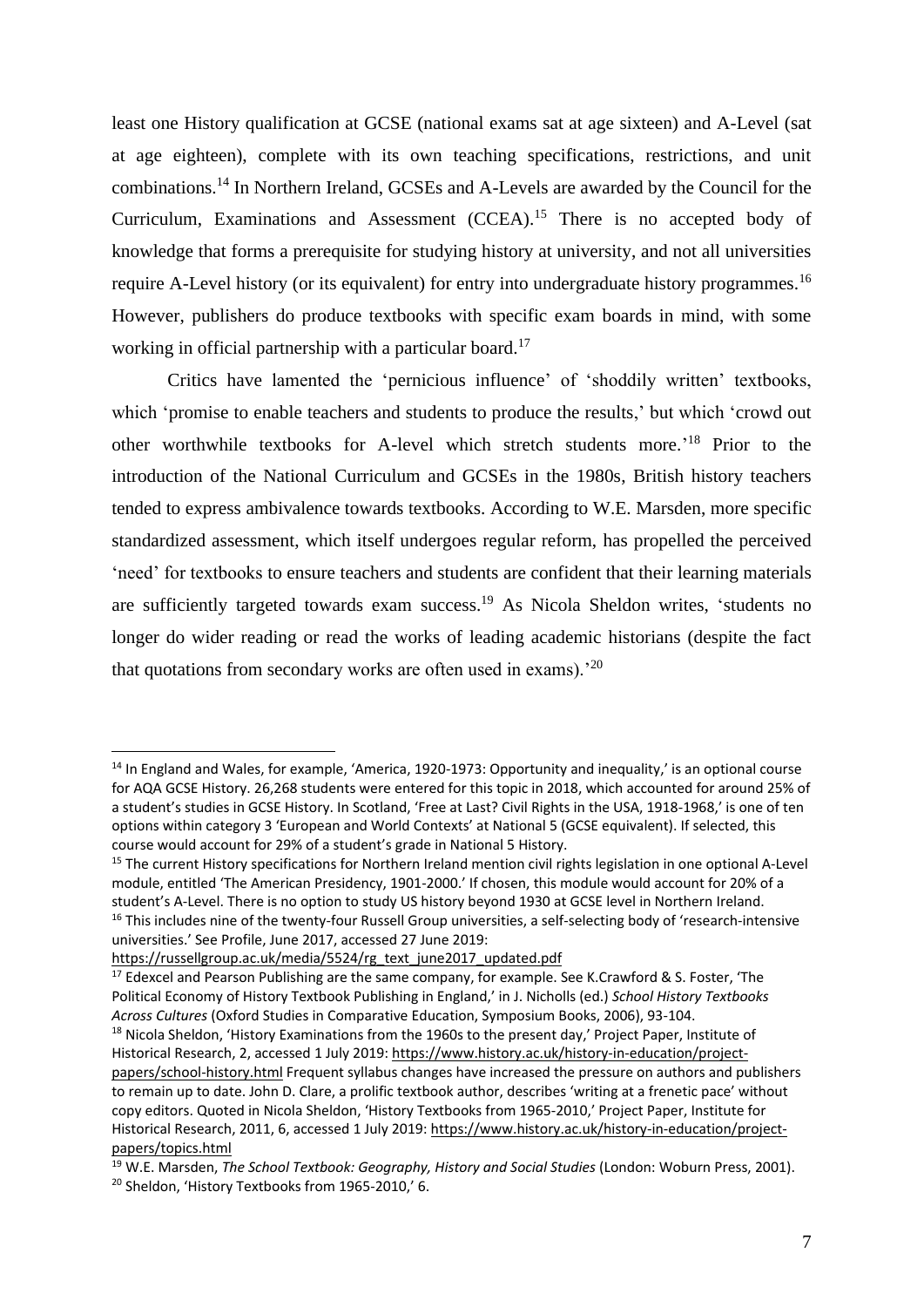Emphasis on attainment and exam results obviously affects teaching choices. Nevertheless, schools try to offer units that teachers feel confident with and want to teach, with an eye to materials that are already available, unless considerable sums of money exist to resource a new course. Consequently, teachers often speak of a 'self-perpetuating' cycle of units: certain topics are taught year after year simply because the school already has relevant resources and teacher expertise. There is also a need to appeal to students, especially those beyond age thirteen, for whom historical study is usually optional. Religious Studies, the other subject in which King occasionally appears, is compulsory until age eighteen in statefunded schools across England and Wales, and until age fourteen in Northern Ireland, although students across the UK can be withdrawn by their parents.<sup>21</sup> In Scotland, schools are obliged to provide time for 'Religious Observance,' often referred to as 'Time for Reflection' in non-denominational schools.<sup>22</sup> Often only those schools with a religious affiliation require students to take formal exams in the subject. $23$ 

King's presence in compulsory religious education in the UK emphasizes his background within the black Baptist tradition and eventual occupation as a minister, focusing on his practical application of Christian teaching rather than on any formal contribution to theology.<sup>24</sup> This befits the British tradition of teaching religion in terms of secular and ethical considerations rather than strictly theological ones, and promoting interfaith understanding.<sup>25</sup> '[R]outinely included among Christianity's most celebrated saints and sages,' King was 'the quintessential model of Christian activism in his time,' according to Lewis Baldwin. Drawing

<sup>&</sup>lt;sup>21</sup> 'Section 375(3) of the Education Act 1996 requires the syllabus to reflect that the religious traditions of Great Britain are in the main Christian whilst taking account of the teaching and practices of the other principal religions represented in Great Britain.' See Department for Children, Schools and Families, *Religious education in English schools: non-statutory guidance 2010*, 10,

[https://assets.publishing.service.gov.uk/government/uploads/system/uploads/attachment\\_data/file/190260/](https://assets.publishing.service.gov.uk/government/uploads/system/uploads/attachment_data/file/190260/DCSF-00114-2010.pdf) [DCSF-00114-2010.pdf,](https://assets.publishing.service.gov.uk/government/uploads/system/uploads/attachment_data/file/190260/DCSF-00114-2010.pdf) accessed 19 June 2018. For Northern Ireland, see Department for Education, Statutory Curriculum, accessed 12 August 2018[: https://www.education-ni.gov.uk/articles/statutory-curriculum](https://www.education-ni.gov.uk/articles/statutory-curriculum) <sup>22</sup> Curriculum for Excellence: Religious Observance (Time for Reflection), 2014, accessed 4 July 2019: <https://education.gov.scot/improvement/documents/rme26-cfe-briefing-religious-observance.pdf>

<sup>&</sup>lt;sup>23</sup> Recent research by the Religious Education Council of England and Wales shows that many schools are failing to provide religious education, despite a legal imperative to do so. See the following 2017 report, accessed 19 June 2018: [https://www.religiouseducationcouncil.org.uk/news/religious-studies-gcse-entries](https://www.religiouseducationcouncil.org.uk/news/religious-studies-gcse-entries-fall/)[fall/](https://www.religiouseducationcouncil.org.uk/news/religious-studies-gcse-entries-fall/)

 $24$  Ralph Luker has written that King was 'perhaps the greatest American preacher of his era – but he was only very derivatively a theologian.' Luker, 'Plagiarism and Perspective: Questions about Martin Luther King, Jr.,' *International Social Science Review*, Volume 68, No 4 (Fall 1993), 154. See also Keith D. Miller, *Voice of Deliverance: The Language of Martin Luther King, Jr., and Its Sources* (Athens, GA: University of Georgia Press, 1992).

<sup>&</sup>lt;sup>25</sup> Scholars have attributed this to the influence of Ninian Smart, whose work in the late 1960s and 1970s encouraged a non-confessional religious education in schools, 'chiefly to advance an understanding of religion and to promote religious tolerance.' See L. Philip Barnes, 'The Contribution of Professor Ninian Smart to Religious Education,' *Religion*, Volume 31, Iss. 4 (October 2001), 317-9.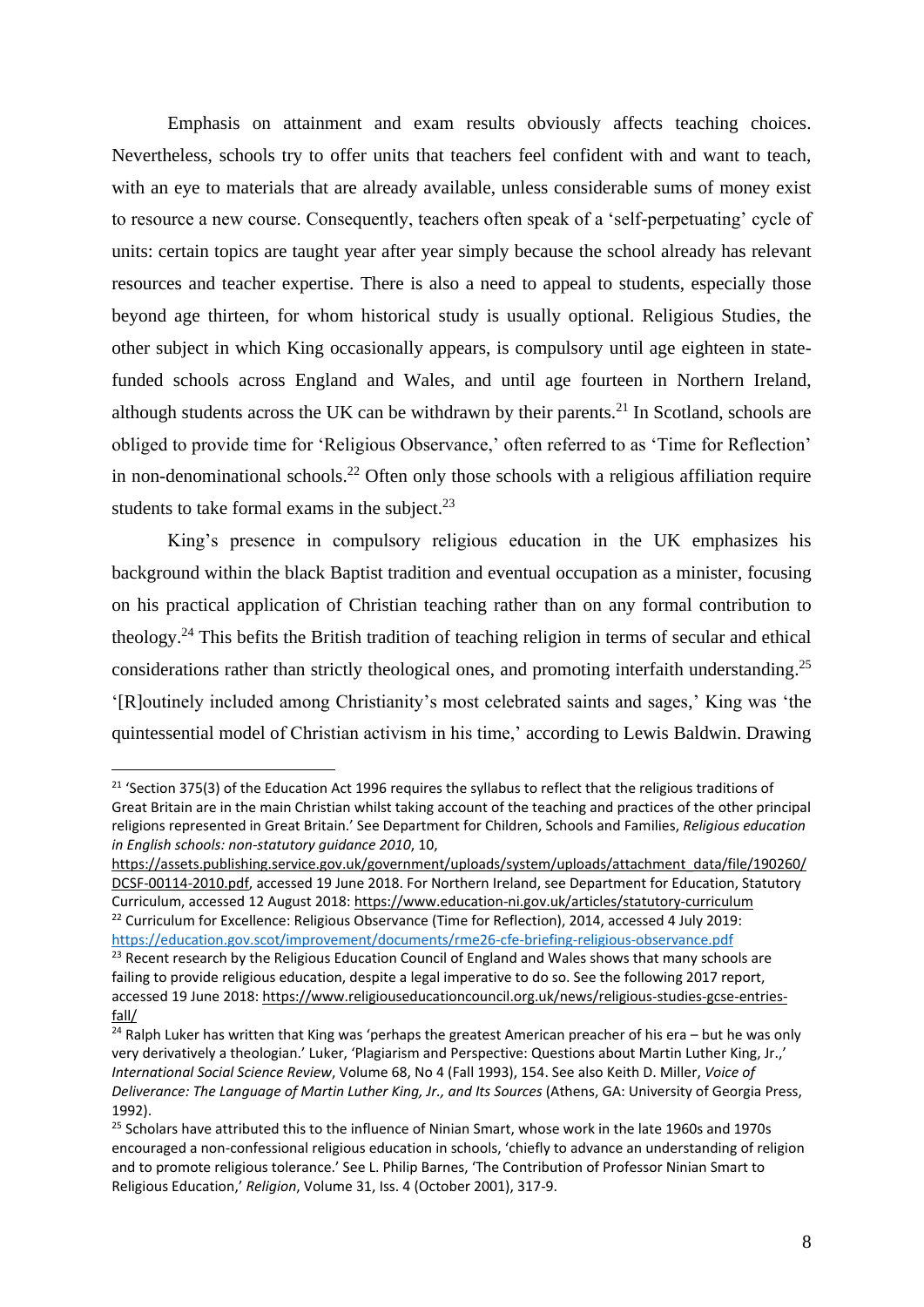on the resources of the church to advance his social justice campaigns, King prioritized public service over ecclesiology.<sup>26</sup> To this end, he often appears alongside Mahatma Gandhi, a crucial influence on King's understanding of non-violent protest. While scholars continue to debate King's commitment to Gandhian ideas and the extent to which he absorbed them through intermediaries in the black church and his education, King's 'openhearted reception of the theory and practice of nonviolent resistance from Gandhi' was nevertheless 'an exemplary act of *interreligious learning and receptivity*,' according to John Thatamanil.<sup>27</sup> Textbooks that present King alongside Gandhi therefore stress how core ethical and moral values can transcend religions, as well as alerting students to the concepts of anticolonial struggle and solidarity. However, they also raise questions about how the British educational system de-historicizes world figures (especially those of colour) and what it means to hold a non-Christian figure like Gandhi in such reverence while prioritizing Christian experiences.<sup>28</sup>

In *Directions*, a religious education textbook for eleven- to fourteen-year olds, a chapter on Christians and justice profiles both King and Gandhi alongside Desmond Tutu, Mother Teresa, and the Dalai Lama, despite the fact that Gandhi and the Dalai Lama are not Christian figures. In such depictions, King is simply a peaceful leader, using marches to draw attention to the mistreatment of African Americans. He sits alongside Gandhi and other exalted moral leaders, disconnected from his own life-story and the realities of the civil rights movement. In *Directions*, King 'led a peaceful campaign of civil disobedience,' after 'a black woman, who had paid for her ticket on the bus, was told to give up her seat to a white man.<sup>29</sup> That even Rosa Parks remains unnamed in this summary not only exemplifies a wider pattern of neglecting or marginalizing the role of women in histories of the Movement, but also the

<sup>26</sup> Lewis Baldwin, *The Voice of Conscience: The Church in the Mind of Martin Luther King, Jr.* (New York: Oxford University Press, 2010), 4.

<sup>&</sup>lt;sup>27</sup> John Thatamanil, 'The Hospitality of Receiving: Mahatma Gandhi, Martin Luther King, Jr., and Interreligious Learning,' in Lewis V. Baldwin & Paul R. Dekar (eds.), *"In an Inescapable Network of Mutuality": Martin Luther King, Jr. and the Globalization of and Ethical Ideal* (Eugene, OR: Cascade Books, 2013), 132-3. Jake Hodder argues that the attempt to cast King as 'America's black Gandhi' was both strategic and short-lived. 'The translation of Gandhi into American culture was a selective process which sectioned off the readily transferable message of nonviolence and civil disobedience from what was perceived as Gandhi's more exotic and culturally contingent eccentricities.' See Hodder, 'Casting a Black Gandhi: Martin Luther King Jr., American Pacifists and the Global Dynamics of Race,' *Journal of American Studies*, First View, published online 14 May 2019, 3, accessed 27 May 2020, [https://doi.org/10.1017/S0021875819000033.](https://doi.org/10.1017/S0021875819000033) See also, Miller, *Voice of Deliverance*.

<sup>&</sup>lt;sup>28</sup> According to Thatamanil, King 'had neither the time nor the inclination to attend to the Indic elements of Gandhi's thought.' See 'The Hospitality of Receiving,' 134; Miller, *Voice of Deliverance*, 98. King nevertheless faced accusations from white Southern Baptist leaders that he was 'rejecting the cardinal tenets of biblical Christianity for the heathen philosophy of Mahatma Gandhi.' See Bill J. Leonard, 'A Theology for Racism: Southern Fundamentalists and the Civil Rights Movement,' *Baptist History and Heritage*, Volume 34, Iss. 1 (Winter 1999), 63.

<sup>29</sup> Ina Taylor, *Directions:* Volume 1 (Cheltenham, UK: Nelson Thornes, 2002), 43.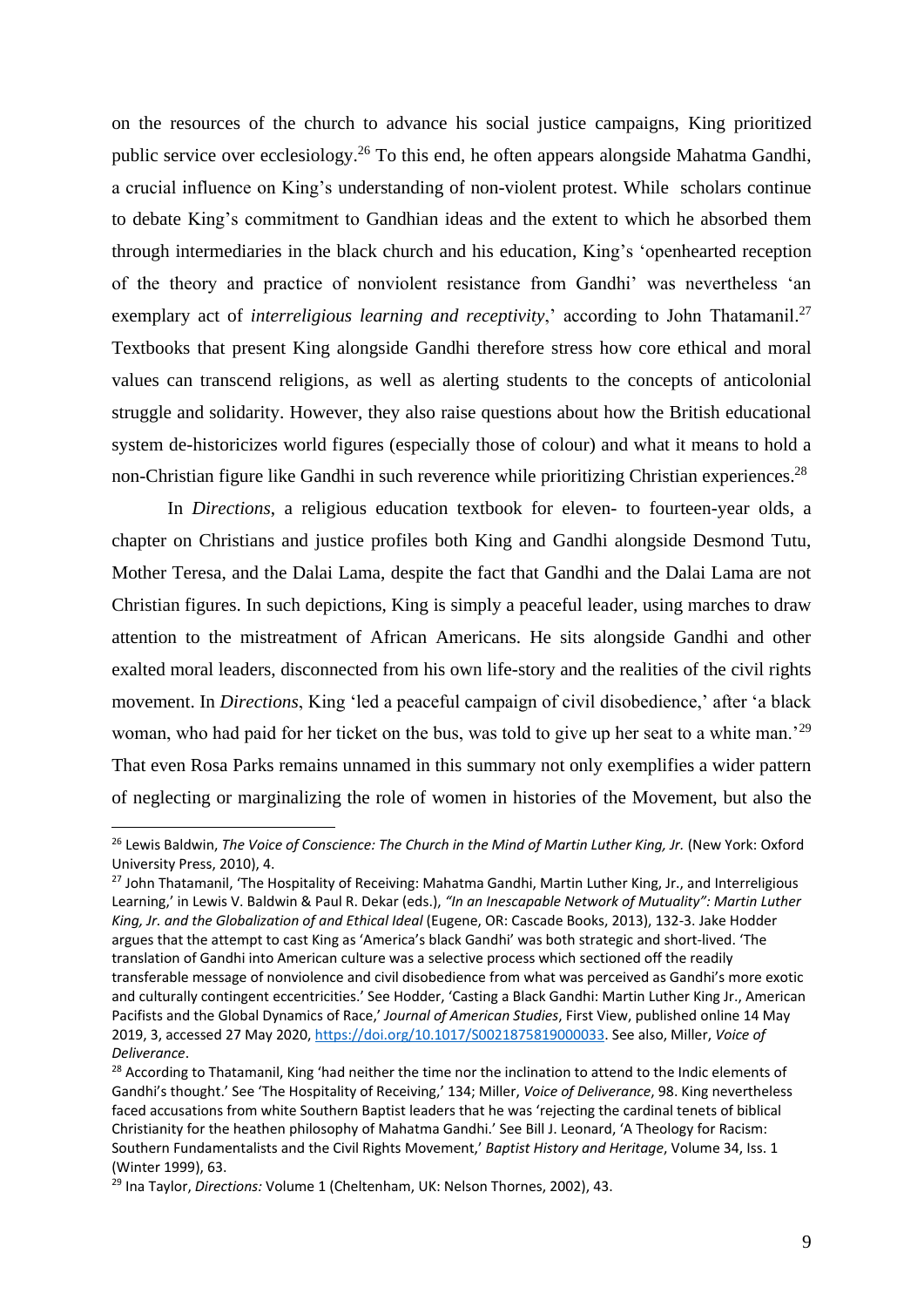routine presentation of King as a unique, almost super-human, moral exemplar. In this context, the mythologized King, Gandhi, and their de-contextualized moral counterparts serve as little more than what sociologist Steven Hitlin calls 'Bright Lights, signposts of what a culturally defined moral person might be like.<sup>30</sup> It would appear that Newt Gingrich was right: '[King] transcends all of us.'<sup>31</sup>

Similar oversimplifications of King in UK history classrooms derive from a more complicated backstory. Here, the teaching of the civil rights movement and African American history in general, must be viewed in light of twenty-first century political upheavals surrounding the UK's history curricula, and damning findings regarding the lack of diversity in the history profession. It is a component of a complex dynamic that encompasses recognition of what subjects are popular with students and teachers, the need for meaningful diversity within history teaching, and highly politicized discussions surrounding British identity in an era of burgeoning nationalism, xenophobia, and racial chauvinism. In 2000, only one in six units of A-Level study in England had to be devoted to British history. By 2008, this had expanded to one in four, reflecting a political concern to develop a greater, very particular sense of national identity.<sup>32</sup> In 2010, former Conservative Education Secretary Michael Gove announced his explicit desire to privilege Britain's 'island story,' championing a parochial history that squandered the opportunity to teach schoolchildren about Britain's changing place in and relationships with the rest of the world in favour of a jingoistic fetishization of key dates, heroes, and events from a triumphalist version of Britain's past. In 2013, Richard J. Evans, Regius Professor of History at the University of Cambridge, complained that the extent to which Gove's revised history curriculum focused 'exclusively on British history' was 'comical.'<sup>33</sup>

However, while Gove's changes to the National Curriculum only applied to compulsory pre-GCSE teaching (i.e. pre-fourteen) in England, many teachers and academics suspected that his sights were also set on post-fourteen teaching.<sup>34</sup> After all, as Evans wrote at

<sup>30</sup> Steven Hitlin, *Moral Selves, Evil Selves: The Social Psychology of Conscience* (New York: Palgrave Macmillan, 2008), 138.

<sup>31</sup> Quoted in Robin Toner, 'Saving a Dissenter from his Legend,' *New York Times*, 20 January 1986, A24.

<sup>32</sup> Richard J. Evans, 'The Wonderfulness of Us (The Tory Interpretation of History),' *London Review of Books*, Volume 33, No 6 (17 March 2011), accessed 5 January 2018, https://www.lrb.co.uk/v33/n06/richard-jevans/the-wonderfulness-of-us

<sup>33</sup> Richard J. Evans, 'Michael Gove's history curriculum is a pub quiz not an education,' *New Statesman*, 21 March 2013, accessed 19 June 2018, [https://www.newstatesman.com/culture/culture/2013/03/michael](https://www.newstatesman.com/culture/culture/2013/03/michael-gove%E2%80%99s-history-curriculum-pub-quiz-not-education)[gove%E2%80%99s-history-curriculum-pub-quiz-not-education.](https://www.newstatesman.com/culture/culture/2013/03/michael-gove%E2%80%99s-history-curriculum-pub-quiz-not-education) 

<sup>&</sup>lt;sup>34</sup> Devolved powers ensured that Gove's reforms applied only to England, despite the fact that Gove is himself Scottish, educated in Aberdeen.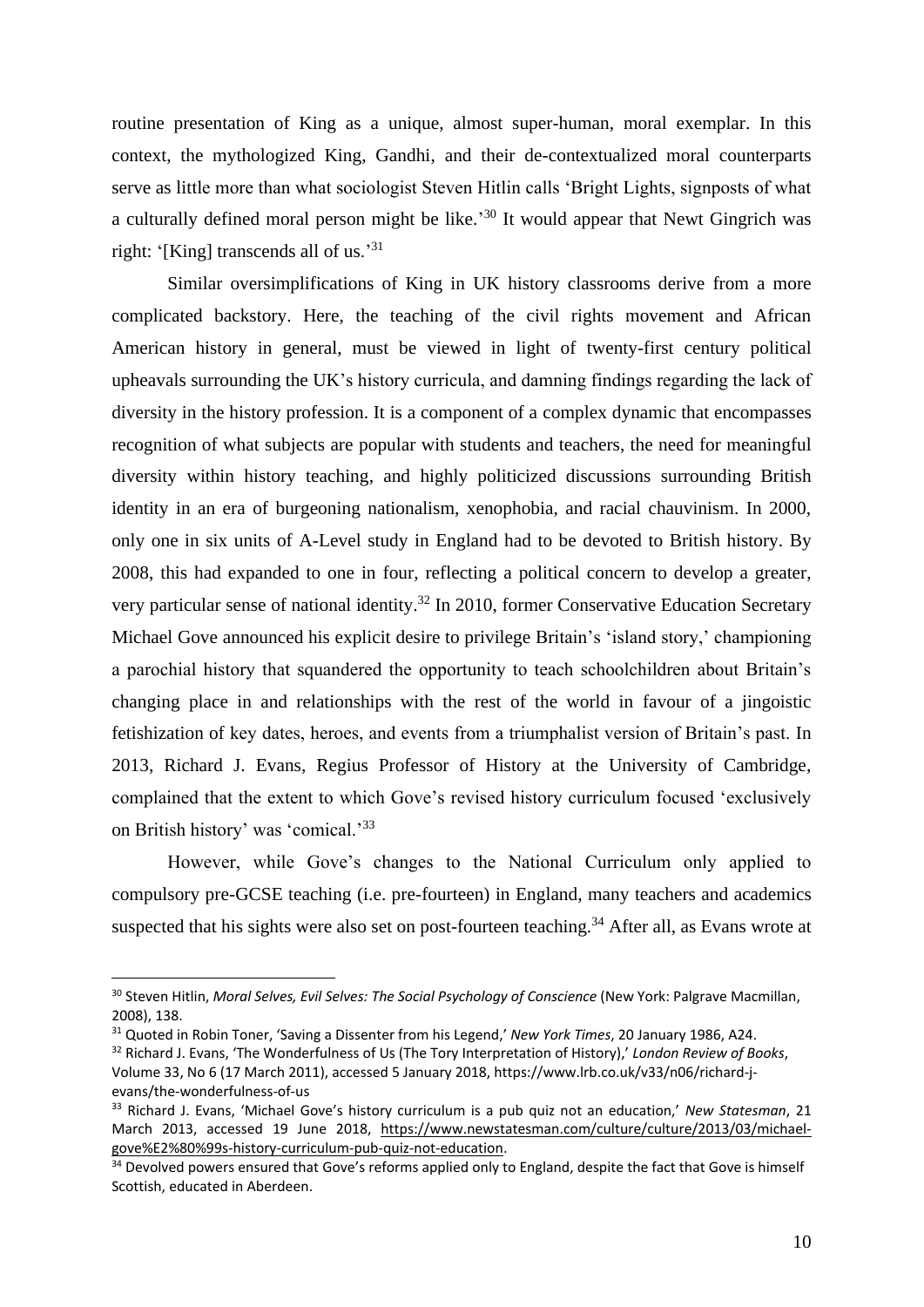the time, there is a noticeable 'change of direction' for young people who elect to carry on beyond the mandatory history provision to study History at GCSE and/or A-Level. At that point, Evans observes, '[o]ut goes British history, out goes the long sweep of the centuries, out go social, economic and cultural history. Students take Modern World History, which is emphatically focused on politics and international relations [and] "education for citizenship", as the exam boards put it.<sup>35</sup> Units in American history prove popular within this model, with civil rights, the Great Depression, and Vietnam widely taught at GCSE level. A 2014 report by the exam group Cambridge Assessment cited 'Civil Rights in the USA (1865-1992)' as the second most popular module chosen for the affiliated OCR A-Level, after 'The Russian Dictatorship (1855-1992).' Third on the list was 'Dictatorship and Democracy in Germany (1933-1963),' before the first British entry, 'The Mid-Tudor Crises (1536-1569)' appeared in fourth place. $36$ 

While OCR is currently the smallest of the three providers of A-Level history qualifications in England, the backlash to its 2014 survey was indicative of a wider pattern.<sup>37</sup> In 2010, conservative historian Niall Ferguson praised Gove's desire to overhaul the curriculum, lamenting that approximately 80 percent of A-Level students studied Nazi Germany (an out of date figure that has circulated since 2006), and that 'all three' of his children 'had heard of the Reverend Martin Luther King, but none could tell me anything about Martin Luther.'<sup>38</sup> Tom Utley offered a similar parental anecdote as part of a *Daily Mail* attack on Labour Party leader Jeremy Corbyn, who marked British Black History Month in 2018 by lamenting the scarcity of black history in British schools. 'I thought it odd, and still

<sup>&</sup>lt;sup>35</sup> Evans, 'The Wonderfulness of Us.'

<sup>&</sup>lt;sup>36</sup> Cambridge Assessment, 'Top 10 topics studied by A Level History students,' 13 August 2014, accessed 22 November 2018: http://www.cambridgeassessment.org.uk/news/top-10-topics-studied-by-a-level-historystudents/

<sup>&</sup>lt;sup>37</sup> History was the fifth most popular A-Level subject in 2017, when according to the Joint Council for Qualifications, 50,311 students took A-Level examinations in History. See

[https://www.jcq.org.uk/examination-results/a-levels/2017/main-results-tables,](https://www.jcq.org.uk/examination-results/a-levels/2017/main-results-tables) accessed 9 January 2018. For OCR's recent market share, see Annual Qualifications Market Report 2017- 2018, 12, accessed 1 July 2019: [https://assets.publishing.service.gov.uk/government/uploads/system/uploads/attachment\\_data/file/778824/](https://assets.publishing.service.gov.uk/government/uploads/system/uploads/attachment_data/file/778824/AQMR_-_academic_year_2017_to_2018.pdf) AQMR - academic year 2017 to 2018.pdf. David Cannadine, Jenny Keating & Nicola Sheldon argue that UK exam boards are famously 'secretive and unaccountable.' See, *The Right Kind of History: Teaching the Past in Twentieth-Century England* (Basingstoke, UK: Palgrave Macmillan, 2011), 234.

<sup>&</sup>lt;sup>38</sup> Niall Ferguson, quoted in Anushka Asthana & Amardeep Sohi, 'Niall Ferguson: "Rid our schools of junk history,"' *The Guardian*, 21 March 2010, accessed 8 January 2018,

[https://www.theguardian.com/education/2010/mar/21/niall-ferguson-history-schools-gcse.](https://www.theguardian.com/education/2010/mar/21/niall-ferguson-history-schools-gcse) According to data from AQA, the most popular exam board for A-Level history, 'The Tudors: England, 1485-1603' was the most popular A-level entry in 2018. The next most popular module, 'Tsarist and Communist Russia, 1855-1964,' was sat by fewer than half the numbers that selected Tudor history. 'Democracy and Nazism: Germany, 1918-1945' was AQA's fourth most popular topic, with 'The Making of Modern Britain, 1951-2007' third. AQA, Topic Entry Data, 2018.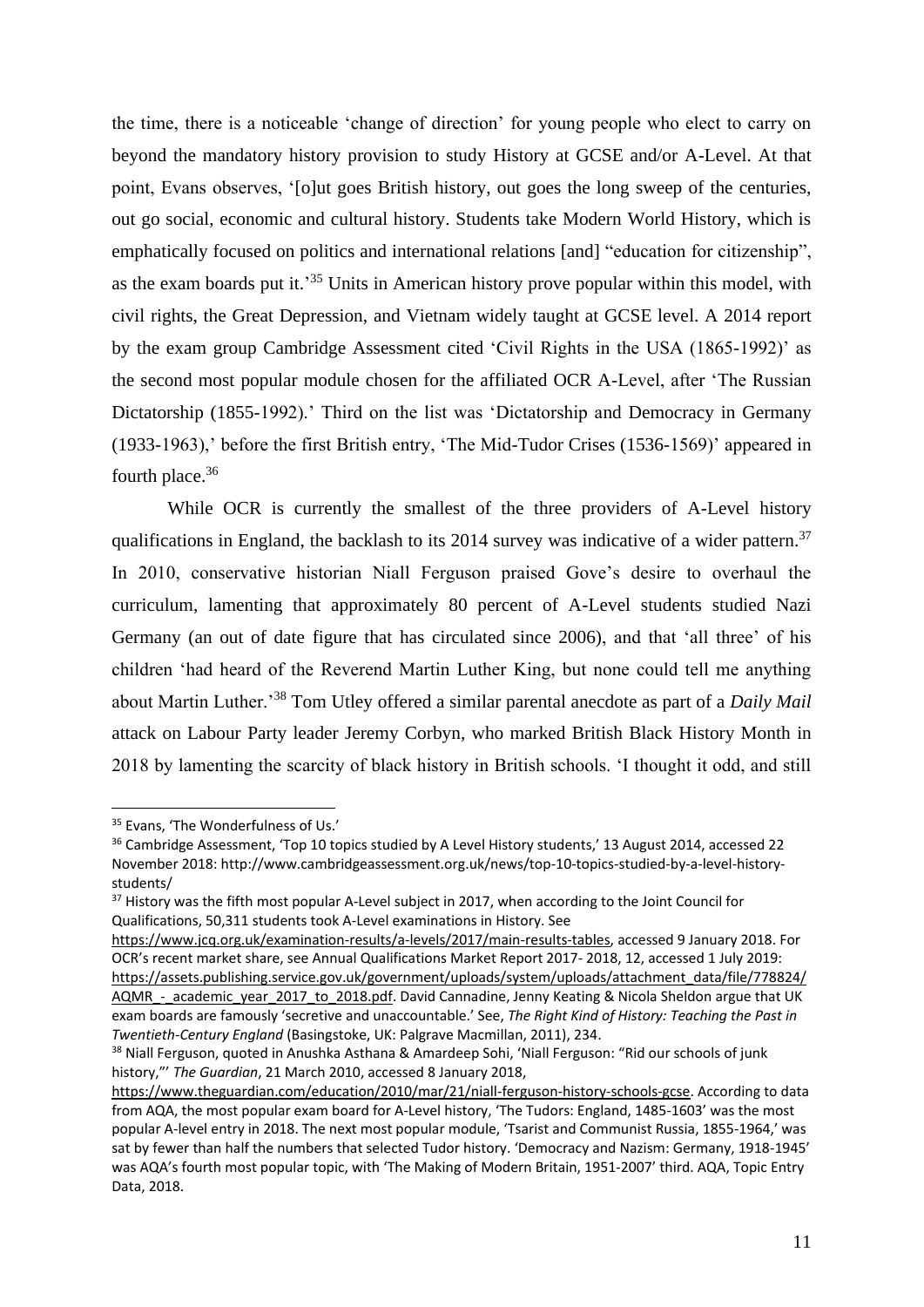do, that at the age of 11 our son had been instructed to study [King], before he'd learned the basics of the story of our past,' Utley wrote, recalling the time that his son misunderstood teacher instructions, and wrote an essay on Martin Luther, rather than Martin Luther King. 'Like so much else he was taught, this choice of subject matter [Martin Luther King rather than Martin Luther] struck me as nakedly political in intent,' Utley reflected, 'more concerned with indoctrination than education.'<sup>39</sup> Notwithstanding the profound influence on Gove's 'island story' that Ferguson and Utley paradoxically ascribed to a German theologian, their complaints reflect right-wing dissatisfaction with the perceived levels of both world and modern history in UK schools, a popular battlefield in culture wars rooted in differing interpretations of Britain's imperial past, the historical construction of race, and the continued impact of historic, often transnational, regimes of racial oppression. Indeed, Ferguson himself was eventually side-lined by Gove, after his ideas regarding Britain's place in a broader western ascendancy proved too global for Gove's attempts to 'put British history at the heart of a revived national curriculum' – a curriculum that embodied a resolutely white version of that history.<sup>40</sup>

Like the efforts to expand Black Studies in Britain's universities, calls for more Black history in UK schools are often dismissed by those who seek to protect the privileged place of white, Eurocentric history. Noting this often 'subliminal effort to hold on to the right to interpret the Black British experience and to assert what is best for Black British people,' Mark Christian references criticisms of Black Studies penned in the 1970s and 1980s, in which leading white academics Ernest Cashmore and Barry Troyna asserted that the positive image of 'the black man' in 'Black or Afro-studies. . . has no necessary connection with life in England in the late twentieth-century – not even for blacks.<sup> $31$ </sup> The idea that African history could be considered 'meaningless to contemporary Black youth, yet ancient Roman history is not questioned as being futile to the lives of working-class White youth' is at the heart of British education, Christian argues, and 'has proved to be a major obstacle to the development of a coherent and stable Black Studies curriculum in the British education system.' Emphasising further structural problems, Christian notes that '[v]ery few scholars

<sup>&</sup>lt;sup>39</sup> Tom Utley, 'If Corbyn wants to teach our children history, I suggest he starts with the masses killed by Marxism,' *Daily Mail*, 11 October 2018, accessed 21 October 2018:

https://www.dailymail.co.uk/debate/article-6267035/TOM-UTLEY-Corbyn-wants-teach-children-historysuggest-starts-Marxism.html

<sup>&</sup>lt;sup>40</sup> Michael Gove, 'All pupils will learn our island story,' speech to the Conservative Party Conference, 5 October 2010, accessed 19 June 2018: [https://conservative-speeches.sayit.mysociety.org/speech/601441.](https://conservative-speeches.sayit.mysociety.org/speech/601441)

<sup>41</sup> Mark Christian, 'Black Studies in the UK and US: A Comparative Analysis,' in *African American Studies*, ed. Jeanette R. Davidson (Edinburgh University Press, 2010), 156; Ernest Cashmore & Barry Troyna (eds.), 'Black Youth in Crisis,' in *Black Youth in Crisis* (London: George Allen & Unwin, 1982), 24.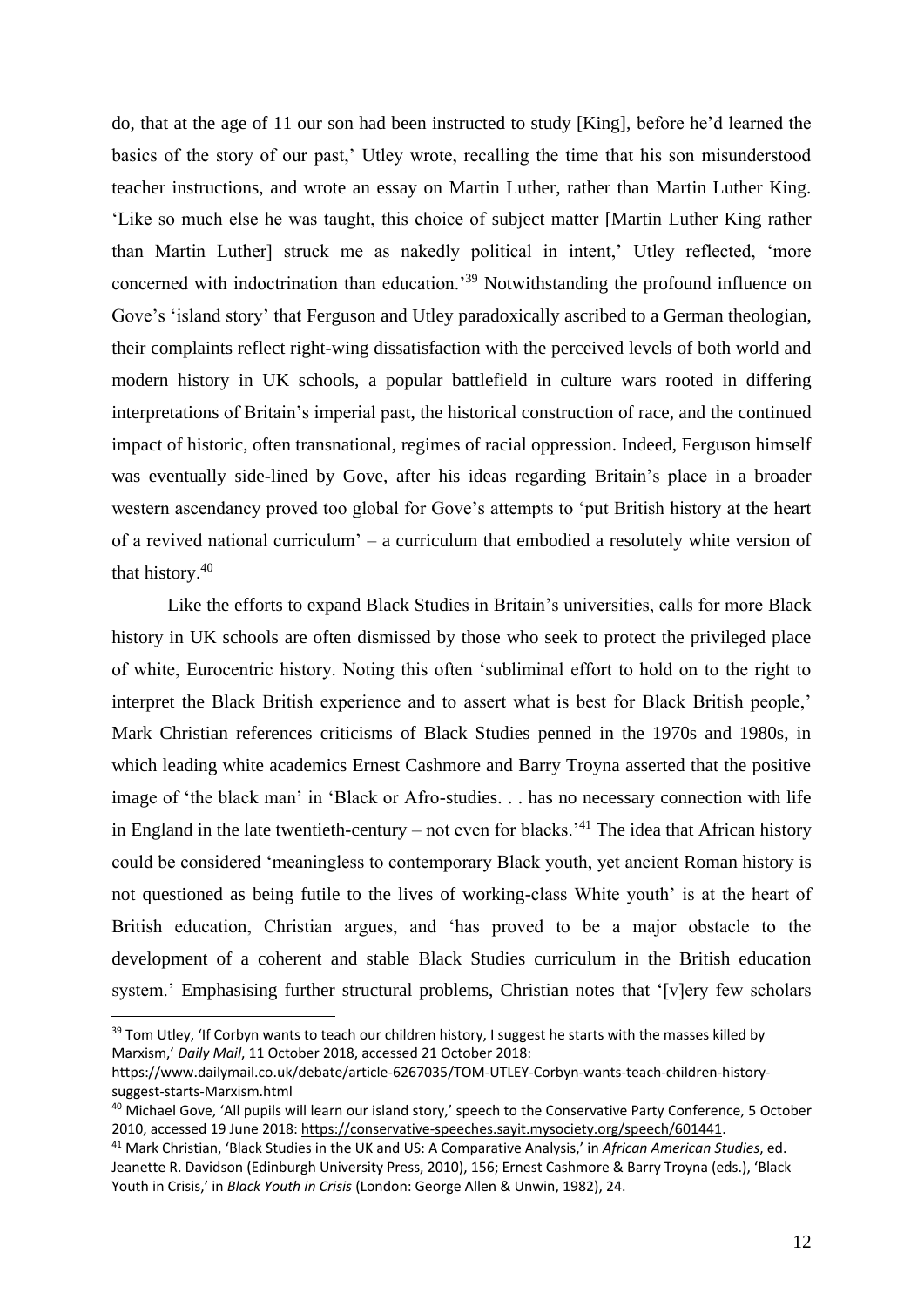have emerged from the British education system to teach Black Studies in the fullest sense.<sup>'42</sup> As a 2018 Royal Historical Society (RHS) survey revealed, black and ethnic minority students largely rejected history as an area of study. While 85 percent of all academics in Britain are white, for historians the figure rose to 93.7 percent. Black historians made up just 0.5 percent of history departments in the UK $^{43}$ 

#### III.

For those invested in the value of non-white British experiences, and the idea that studying and teaching history beyond Gove's carefully solipsized island is a fruitful and rewarding endeavour, King offers interesting avenues for exploration.<sup>44</sup> But if US textbooks routinely confine the African American struggle to what Jacquelyn Dowd Hall calls 'a single halcyon decade' and 'limited noneconomic objectives,' there is a tendency to compartmentalize it still further in the UK, by teaching the civil rights movement only in its American manifestation and ignoring the links and networks that encouraged and facilitated transatlantic protest movements and solidarity.<sup>45</sup> Although individual teachers may well make their own links between local, national, and international history, our study of UK textbooks and curricula shows that they are not being formally supported or encouraged to do so.

By neglecting British links to the long African American freedom struggle, including British involvement in the Atlantic slave trade which made that struggle necessary, UK curricula and textbooks limit teachers and students to a grand historical narrative that often feels extremely distant – both geographically and culturally. This prevents students from making connections between global histories and those of their own communities. King's 1967 visit to Newcastle-upon-Tyne, for example, is not just 'a fascinating piece of local history,' as Brian Ward notes, but a reminder of how individual stories contribute to and connect with 'far bigger historical and geographical worlds.'<sup>46</sup>

<sup>42</sup> Christian, 'Black Studies,' 155. Birmingham City University launched the UK's first Black Studies degree in 2017. The UK's first postgraduate course in Black Studies opened at Goldsmiths, University of London in September 2019.

<sup>43</sup> Royal Historical Society, 'Race, Ethnicity & Equality in UK History: A Report and Resource for Change,' October 2018, accessed 19 November 2018: [https://5hm1h4aktue2uejbs1hsqt31-wpengine.netdna](https://5hm1h4aktue2uejbs1hsqt31-wpengine.netdna-ssl.com/wp-content/uploads/2018/10/RHS_race_report_EMBARGO_0001_18Oct.pdf)[ssl.com/wp-content/uploads/2018/10/RHS\\_race\\_report\\_EMBARGO\\_0001\\_18Oct.pdf](https://5hm1h4aktue2uejbs1hsqt31-wpengine.netdna-ssl.com/wp-content/uploads/2018/10/RHS_race_report_EMBARGO_0001_18Oct.pdf)

<sup>44</sup> Evans, 'The Wonderfulness of Us.'

<sup>45</sup> Jacquelyn Dowd Hall, 'The Long Civil Rights Movement and the Political Uses of the Past,' *Journal of American History*, Volume 91, No. 4 (March 2005), 1234.

<sup>46</sup> Ward, *Martin Luther King in Newcastle*, 17. For more on King as a global figure, see Jason Sokol, *The Heavens Might Crack: The Death a*nd *Legacy of Martin Luther King, Jr.* (New York: Basic Books, 2018).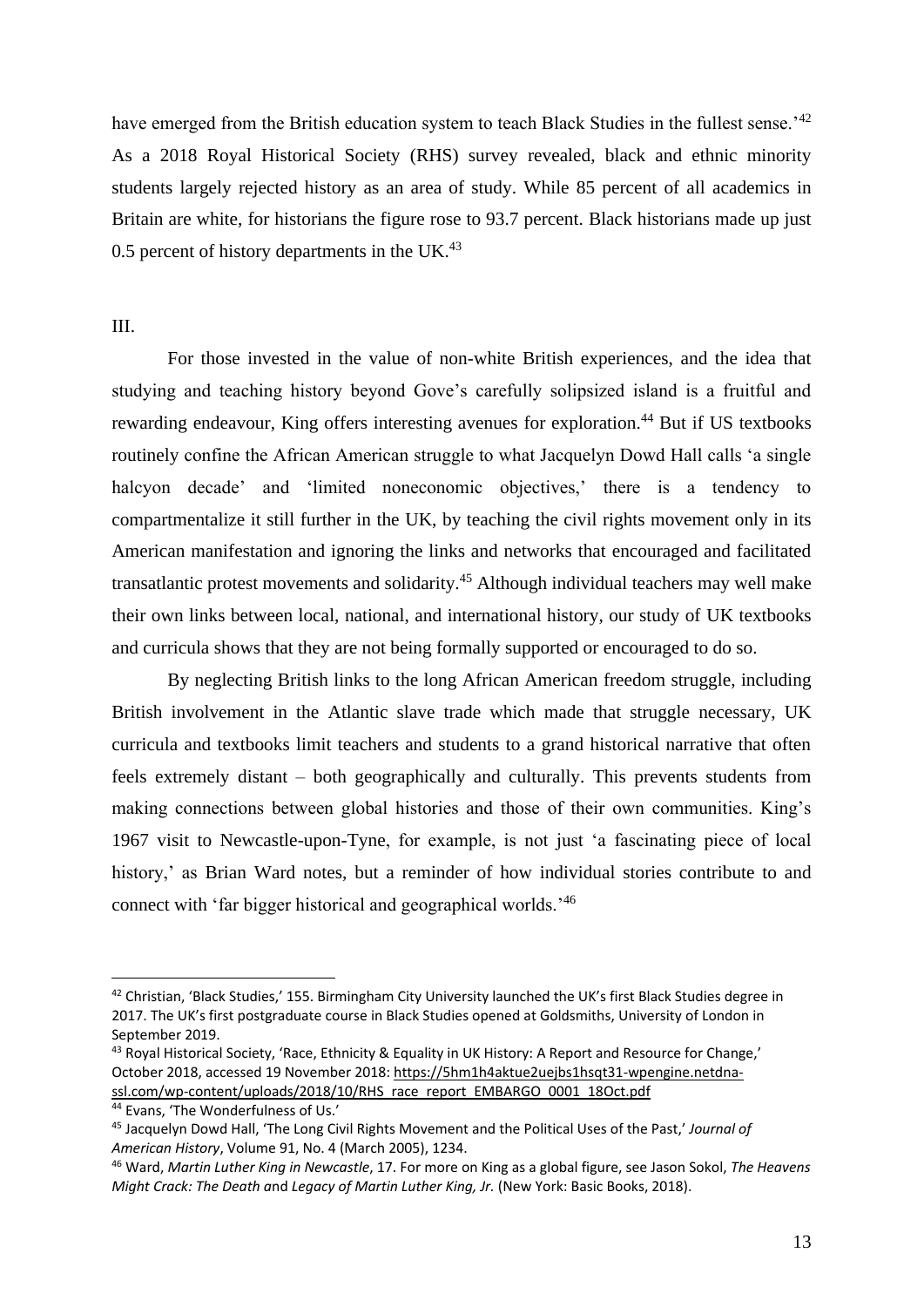King's decision to accept an invitation to Newcastle, a city he had probably never heard of, reveals a lot about his 'evolving sense of international leadership and responsibility, but also about how expressions of approval and encouragement from overseas strengthened his resolve to continue the struggle in the US, especially at times of acute political and personal crisis.'<sup>47</sup> A vocal critic of America's continued military involvement in Vietnam, King was keen to stress the global intersections of racism, imperialism, and capitalism when he visited the UK in 1967. Exasperated by US foreign and domestic policy, King's vexed but often productive relationship with President Lyndon Johnson had deteriorated. He was also subject to increasing scrutiny and harassment from the FBI, which had wiretapped his phones since 1963. Moreover, King's increased emphasis on the economic and social inequalities endemic to capitalism and strident calls for federal intervention in addressing those problems alienated many who had supported black demands for basic civil and voting rights. Erstwhile civil rights allies, such as Roy Wilkins of the NAACP and Whitney Young of the National Urban League, began to question King's patriotism and lambasted him for distracting attention from the black freedom struggle and risking white support. Black Power leaders questioned the wisdom of King's tireless pursuit of interracial alliances, while some, including the Black Panther Party, doubted the effectiveness of King's nonviolent philosophy in the face of continued racial brutality, embraced armed self-defence tactics and offered alternative means of protest. King's Newcastle visit, and British responses to it amid heated domestic debates over immigration policy and proposed legislation to protect minority rights, reflected all of these themes: thus, it offers the potential to scrutinize key issues in King's final years, and to do so in relation to crucial developments in Britain's racial history, not least the simultaneous escalation of minority and white supremacist activism.<sup>48</sup>

As is the case in the US, however, few UK textbooks cover this later period of King's life, other than to briefly reference urban rebellions that 'began' in Watts, Los Angeles, just days after Lyndon Johnson signed the 1965 Voting Rights Act, and spread across American cities in subsequent summers. Such unrest, usually attributed to the rise of Black Power,

<sup>47</sup> Ward, *Martin Luther King in Newcastle*, 14.

<sup>48</sup> For King's new public radicalism and increasingly isolated and embattled position, see Adam Fairclough, *To Redeem the Soul of America: The Southern Christian Leadership Conference and Martin Luther King, Jr.*  (Athens, Ga.: University of Georgia Press, 1987), 309-331, 333-345, 352-353; Thomas Jackson, *From Human Rights to Civil Rights: Martin Luther King, Jr. and the Struggle for Economic Justice* (Philadelphia: University of Pennsylvania Press, 2007); Sylvie Laurent, *King and the Other America: The Poor People's Campaign and the Quest for Economic Equality* (Berkeley: University of California Press, 2018). For the split with Johnson, see Sylvia Ellis, *Freedom's Pragmatist: Lyndon Johnson and Civil Rights* (Gainesville: University Press of Florida, 2013), 235-238, 254-256. For the FBI campaigns against King, see Kenneth O'Reilly, *Racial Matters: The FBI's Secret File on Black America* (New York: Free Press, 1989), 121-155, 242-245, 286-291.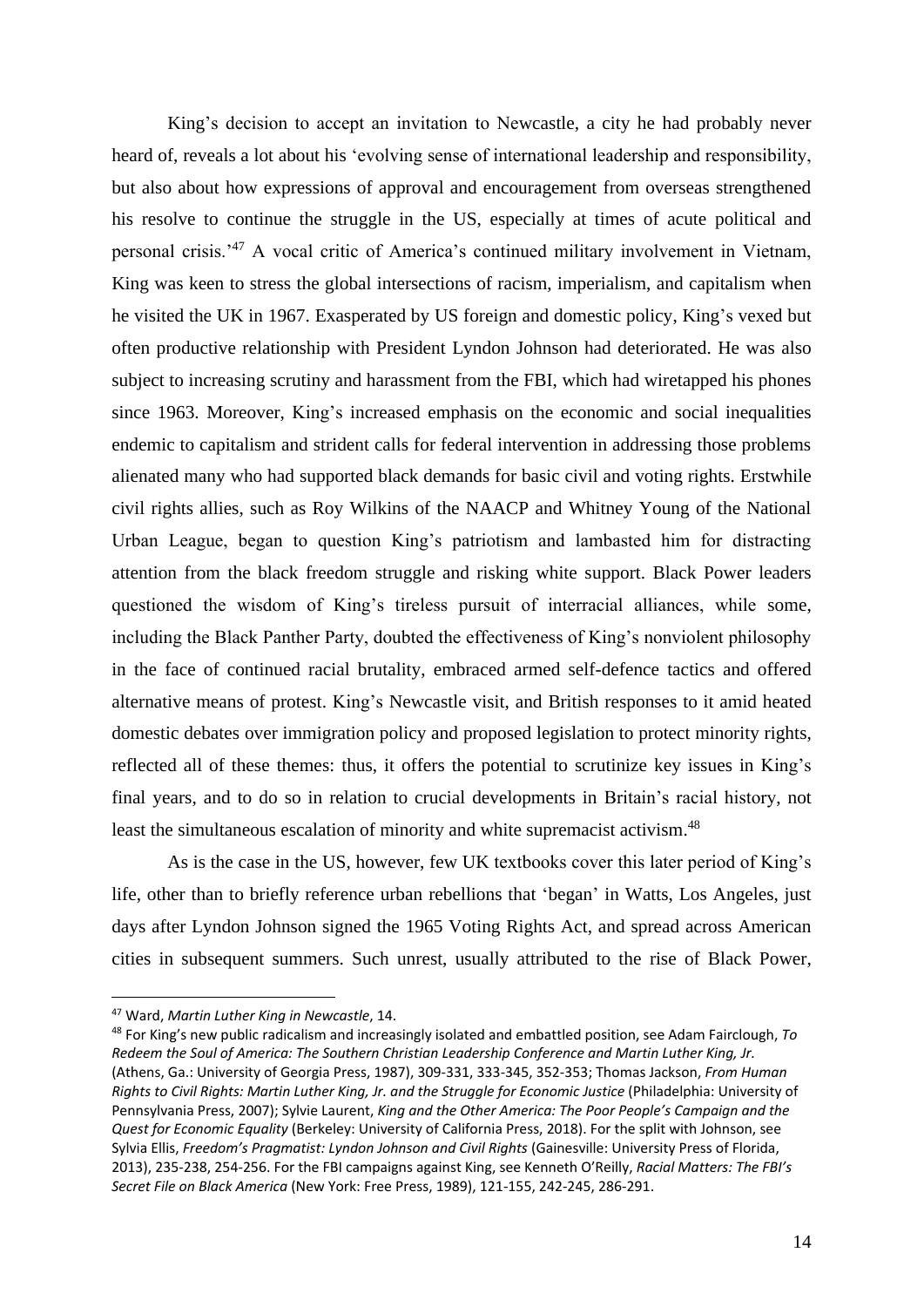rather depicted as responses to specific events, often works to cast King as the 'moderate' voice – simultaneously downplaying his radicalism and relegating Black Power to a reactionary and damaging deterioration of the 'true' movement. In her A-Level textbook *Civil Rights in the USA, 1945-68*, Vivienne Sanders poses the following 'key question:' 'What was the impact of Watts *upon Martin Luther King?*' (our emphasis), but provides no details of the events that precipitated the rebellion, the scale of the damage, or even the loss of thirty-four lives until much later in the book, when the uprising is briefly reassessed as part of both 'The Rise of Black Power in the 1960s' and 'The factors that stopped Johnson doing more for blacks.<sup>'49</sup> As such, there is a problematic compartmentalization of civil rights issues – chapters on King *as* the mainstream movement, followed by the Black Power declension narrative, and a final assessment of presidential approaches. Thus, while Sanders notes King's assessment of the riots as 'a class revolt,' Watts serves only as a turning point in the dominant textbook narrative, in order to make sense of King's later disappointments in Chicago and explain the rise of 'extremists' such as Stokely Carmichael.<sup>50</sup> '[S]erious rioting in Los Angeles gave a violently unpleasant foretaste of things to come,' Paterson et al. write. 'The civil rights movement had suddenly entered another phase.'<sup>51</sup>

Consistently presented as the heroic early movement's more militant, more violent, less temperate descendent, 'Black Power is often reduced,' historian Peniel Joseph writes, 'to symbols associated with its advocacy of self-defense (i.e., the Black Panthers).' The prominence of this narrative in public memory and popular culture, Joseph argues, 'creates a situation in which the BPM [Black Power Movement] can be conveniently blamed for the demise of the Civil Rights Movement, rather than being viewed as an alternative to the ineffectiveness of civil rights demands in critical areas of American life.' <sup>52</sup> Recuperating the histories of civil rights activity outside the South, as well as what Joseph calls 'the multilayered roots of Black Power-era radicalism,' scholarly work by Timothy Tyson and Jeanne

<sup>49</sup> Sanders, *Civil Rights*, 99, 120, 149-50.

<sup>50</sup> Ibid, 99.

<sup>51</sup> Paterson et al. *Civil Rights*, 77. The authors never reveal that 34 people were killed in Watts, just that '14,000 troops were required to restore order and 4,000 people were arrested.'

<sup>52</sup> Peniel E. Joseph (ed.), 'Toward a Historiography of the Black Power Movement,' *The Black Power Movement: Rethinking the Civil Rights-Black Power Era* (New York: Routledge, 2006), 3. Donna Murch illustrates that many key Black Panthers actually repudiated the label Black Power, 'and chose instead to emphasize the international, and ultimately "intercommunal" nature of their organizing.' Murch, 'When the Panther Travels: Race and the Southern Diaspora in the History of the BPP, 1964-1972,' in *Black Power Beyond Borders: The Global Dimensions of the Black Power Movement*, ed. Nico Slate (New York: Palgrave Macmillan, 2012), 59.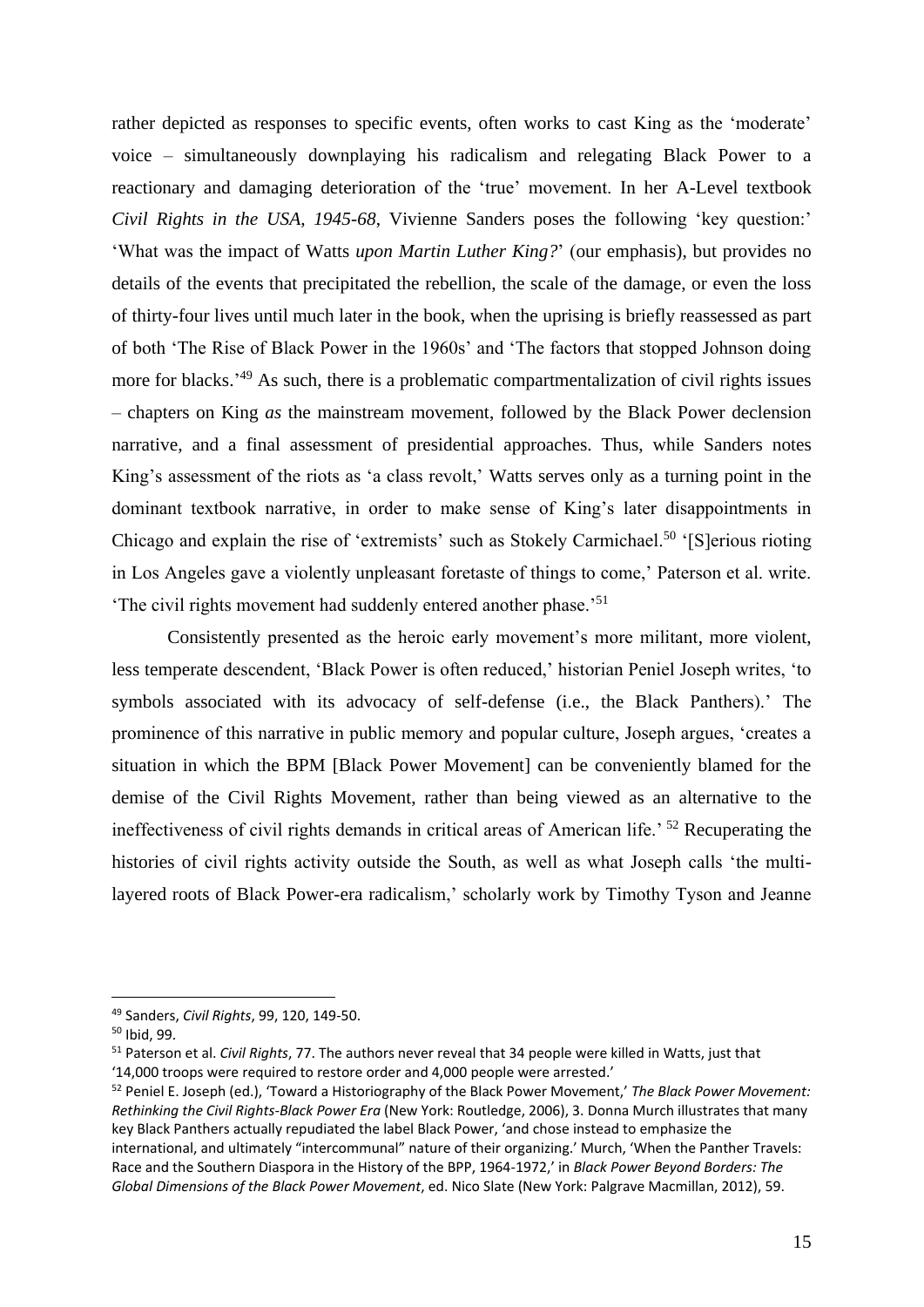Theoharis, amongst others, complicates this crude dichotomy.<sup>53</sup> Yet, such binaries endure in textbooks, reinforced by Hollywood films such as *Lee Daniels' The Butler* (2013), which implies that Black Power attracted an angry, radical, and uncouth section of black society that was opposed to the further development of an interracial America and disrespectful of its elders.<sup>54</sup>

By the end of Sanders's chapter on King, she notes that '[w]ithin the southern context, King was a political radical who sought the vote for the disfranchised and a social radical who sought racial equality.<sup>55</sup> Such qualifiers are rare in a textbook committed, perhaps inevitably, to weighing King's contribution to the movement in the reductive 'pros and cons' style of an A-Level exam essay. There is no place here for the fact that, as early as 1951, King had written how 'American capitalism has seen its best days'; no recognition of his commitment to confronting economic inequalities even during the early phase of his activism. <sup>56</sup> Likewise, the textbook devotes only a paragraph to King's criticisms of the Vietnam War (a conflict erroneously defined as beginning in 1965) and offers no real insight into the range of responses his anti-war stance generated.<sup>57</sup>

It is not uncommon for the later chapters of King's life to be largely omitted from textbook narratives, as his demands for a drastic overhaul of American society and values raise difficult questions of both the past and the present. King had been radicalized by the movement itself, and by its bitter disappointments when faced with the limitations of white liberalism. As Julian Bond noted,

[King's] last years were marked by changes in black America's demands and white America's response. In 1955 in Montgomery, blacks had peacefully asked for seats at

<sup>53</sup> Joseph, 'Toward a Historiography,' 4. See Timothy B. Tyson, *Radio Free Dixie: Robert F. Williams and the Roots of Black Power* (Chapel Hill: University of North Carolina Press, 2001); Jeanne Theoharis, 'Hidden in Plain Sight: The Civil Rights Movement outside the South,' in *The Myth of Southern Exceptionalism*, eds. Mathew Lassiter and Joseph Crespino (New York: Oxford University Press, 2009).

<sup>54</sup> *Lee Daniels' The Butler* presents Black Power as a negative force, dividing black America after a time of great unity. See Eddie Glaude, 'Princeton Professor Analyzes "Lee Daniels' The Butler." Radio interview with Dean Richards.' WGN Chicago, 20 August 2013[, http://wgnradio.com/2013/08/20/princeton-professor-analyzes-lee](http://wgnradio.com/2013/08/20/princeton-professor-analyzes-lee-daniels-the-butler/)[daniels-the-butler/](http://wgnradio.com/2013/08/20/princeton-professor-analyzes-lee-daniels-the-butler/) *The Butler* personifies this ideological divide through its protagonist Cecil Gaines (Forrest Whitaker), who struggles with and temporarily disowns his son Louis (David Oyelowo) during the latter's transition from peaceful non-violent activist to black power advocate. See Megan Hunt, '"Southern by the Grace of God:" religion and race in Hollywood's South since the 1960s,' PhD diss. (Northumbria University, 2016), 186-7[: http://nrl.northumbria.ac.uk/32576/1/hunt.megan\\_phd.pdf](http://nrl.northumbria.ac.uk/32576/1/hunt.megan_phd.pdf)

<sup>55</sup> Sanders, *Civil Rights*, 105

<sup>56</sup> Martin Luther King, 'Notes on American Capitalism,' n.d., 1951, in Carson, et al, *The Papers of Martin Luther King, Jr. Volume I*, 435-436.

<sup>57</sup> Sanders, *Civil Rights*, 132 & 84.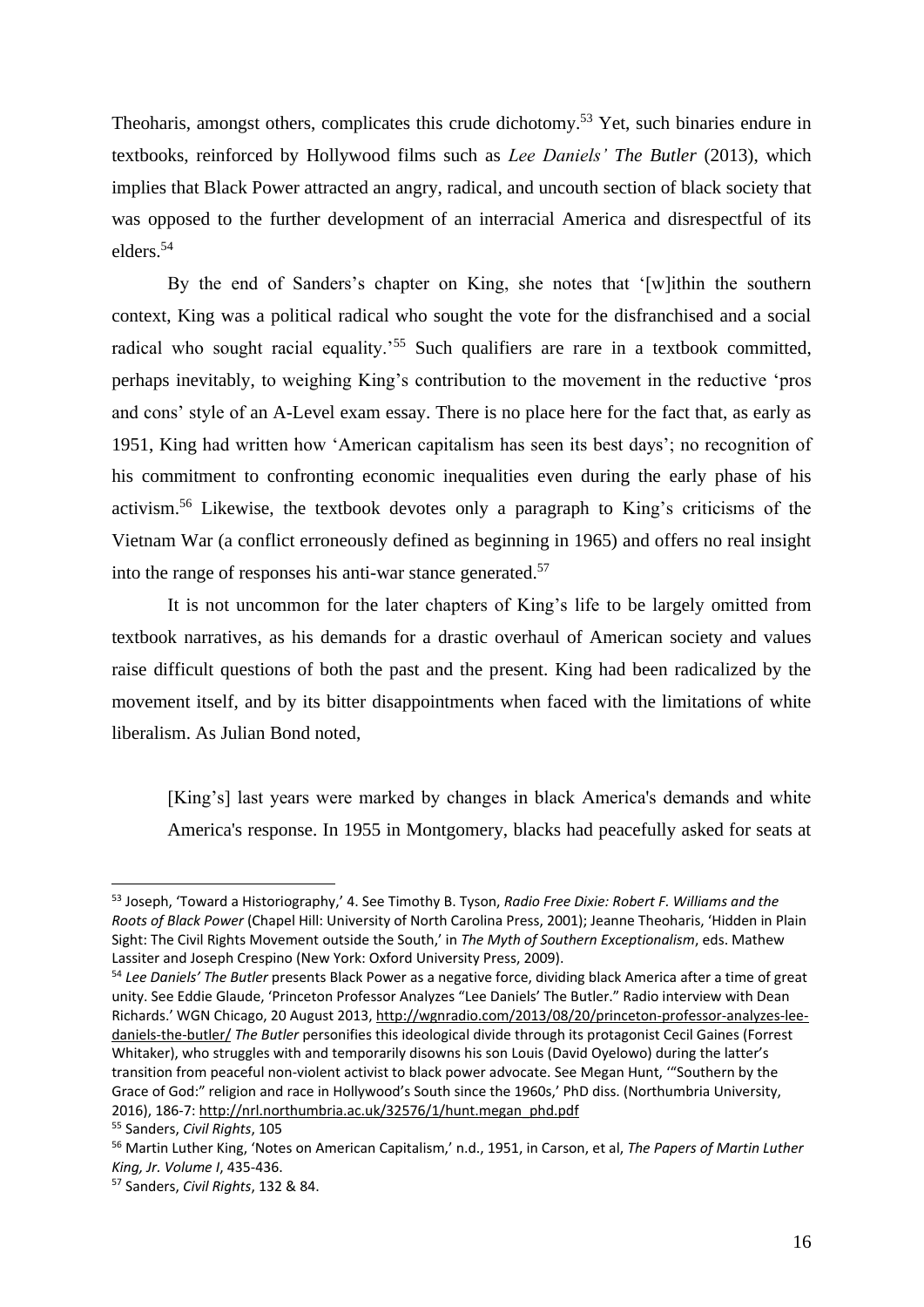an abundant table; they could gain, and no one would lose. As the movement eliminated legal segregation and attacked segregation's legacy, demanding relief from the residual damage it continued to do, many whites began to believe blacks wanted the entire table for themselves.<sup>58</sup>

Such insight is far removed from the focus on a short but effective period of peaceful change currently propagated by school textbooks: a valorizing narrative, in which King led the US closer towards the nation it was destined to become. Indeed, since the moment of his assassination in April 1968, when Thomas Jackson argues white Americans set aside 'their recent fear of King as a radical incendiary,' the slain activist was frozen 'as a moderate "civil rights" leader appealing to the nation's highest ideals.'<sup>59</sup> King's 'I Have a Dream' speech, delivered from the Lincoln Memorial during the March on Washington for Jobs and Freedom in August 1963, became the central image and soundtrack of this vision of King. It was 'King at his best,' according to Sanders, because 'the morality [of the March] could not be doubted.'<sup>60</sup> It is never mentioned that the March, co-organized by eminent labour leader A. Philip Randolph and socialist intellectual Bayard Rustin, was for 'Jobs and Freedom,' reflecting a clear understanding that economic opportunity and racial equality were intimately connected. Textbooks also dedicate little if any attention to the frustrated militancy evident in the early sections of King's speech, when he implicitly indicted the Kennedy administration's failure to act forthrightly on civil rights and explicitly condemned a socio-economic system in which 'the Negro lives on a lonely island of poverty in the midst of a vast ocean of material prosperity.'<sup>61</sup>

Regularly presented as a powerless bystander to the turbulence of the late 1960s, King usually serves as a welcome reminder of what historian-activist Van Gosse calls the '"good" sixties,' before his 'dream' turned nightmare in the wake of Black Power, rioting, and the travesty of Vietnam.<sup>62</sup> In Montgomery, as in many campaigns during the late 1950s and early

<sup>58</sup> Julian Bond, 'Remember the man and the hero, not just half the dream,' *Seattle Times*, 3 April 1993. Reprinted at [http://old.seattletimes.com/special/mlk/perspectives/reflections/bond.html,](http://old.seattletimes.com/special/mlk/perspectives/reflections/bond.html) accessed 4 January 2018.

<sup>59</sup> Jackson, *From Human Rights to Civil Rights,* 359.

 $60$  None of the textbooks assessed for this article afford the March on Washington its full title – the March on Washington for Jobs and Freedom.

<sup>61</sup> Martin Luther King, 'I Have a Dream,' 28 Aug. 1963, in James M. Washington (ed.), *I Have a Dream: Writings and Speeches that Changed the World* (San Francisco: HarperSanFrancisco, 1992), 102-106

<sup>62</sup> Van Gosse, 'Consensus and Contradiction in Textbook Treatment of the 1960s,' *Journal of American History*, Volume 82, No. 2 (Sept. 1995), 658-669.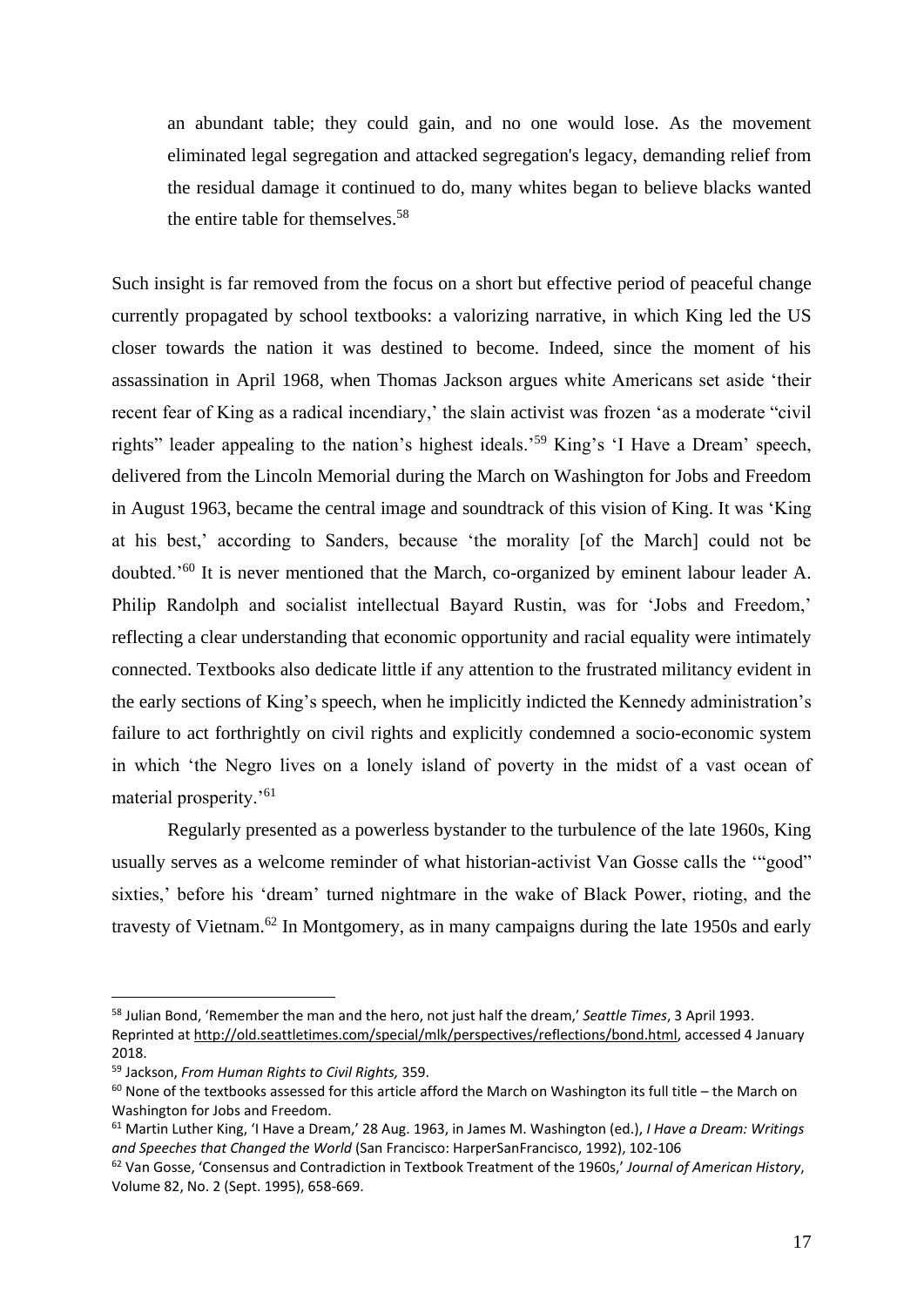1960s, King's image of respectability was consciously crafted.<sup>63</sup> But endorsing respectability was not merely an expedient performance; it helped shape and construct an image of the movement that cemented itself in public consciousness. As such, it contributed to the rejection and fear of other forms of black political organization, especially those that were not rooted in the church and/or nonviolence, or which posited radical solutions to deep systemic inequalities. Nowhere is this more evident than in the representation of Malcolm X, whose major role in the development of African American political thought and protest usually serves only to highlight King's putative moderation and render the latter more palatable as the embodiment of shared national values. In school textbooks, the two men and their ideas are regularly stripped of complexity, their common ground eroded, their respective efforts to build international bonds forgotten, so that they can be conveniently presented as polar opposites.

In a manner that reflects the overly prescriptive nature of standardized assessments and mark schemes, UK students are frequently required to compare King and Malcolm X, to list differences between them, emphasising King's middle-class southern and Christian background in contrast to Malcolm X's urban, working-class credentials and cachet among African Americans living in the 'North'–an elastic term that is often a synonym for 'cities' and usually encompasses anywhere not in the South, thereby flattening distinctions between, for example, the North East, Mid-West and West Coast.<sup>64</sup> 'Martin Luther King and his civil rights successes in the South seemed irrelevant to blacks living in the poor areas of American cities,' John Clare writes in GCSE textbook *Modern World History*, 'where poverty, deprivation and unemployment were rife.'<sup>65</sup> While Malcolm X did, of course, offer alternative visions of and pathways to African American liberation, and was undoubtedly more rooted in the urban North than was King, statements such as this falsely imply not only that the black South was entirely under King's influence, but also that it was largely middleclass. It also obscures the widespread rebellions that erupted in northern cities in the wake of King's assassination and which were, in part at least, reflections of his importance in those communities.

<sup>63</sup> Marisa Chappell, Jenny Hutchinson and Brian Ward, "Dress modestly, neatly . . . as if you were going to church": Respectability, Class and Gender in the Montgomery Bus Boycott and the Early Civil Rights Movement,' in *Gender and the Civil Rights Movement,* eds. Peter J. Ling & Sharon Monteith (New Brunswick, NJ: Rutgers University Press, 2004), 70-72.

 $64$  Murch argues that the internal migration of millions of Americans between 1940 and 1970 necessitates a diasporic approach to northern civil rights and Black radicalism. Murch, 'When the Panther Travels,' 60. <sup>65</sup> John Clare, *AQA B: Modern World History* (Oxford: Pearson/Heinmann, 2009), 229.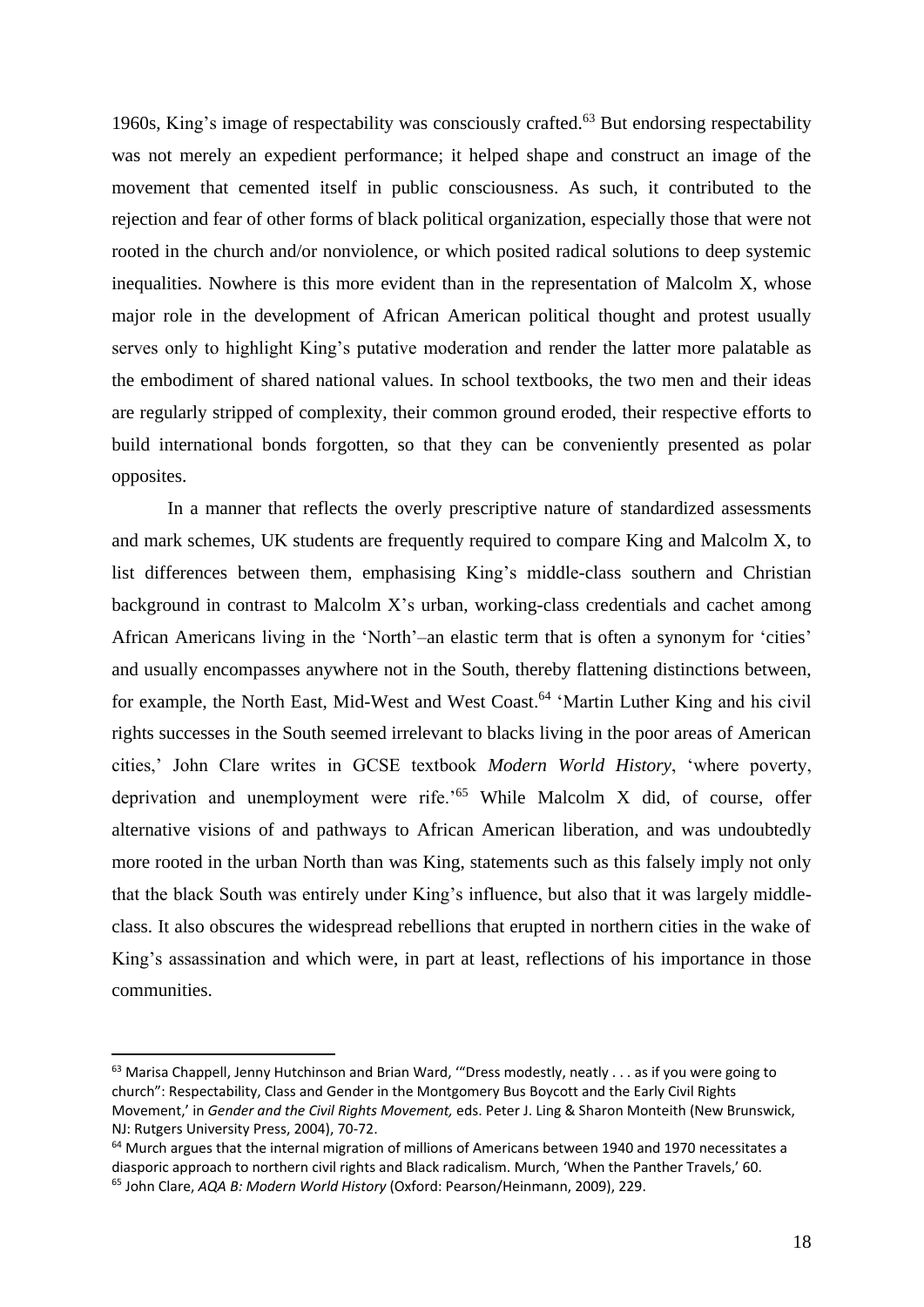Such factual lacunae and interpretive flaws have a lasting impact on how students dichotomize the civil rights movement between the South and the North, a geographical error that also encourages the tendency to exaggerate the discontinuities between nominally civil rights struggles (associated with the South before 1965) and Black Power protests (associated with the post-1965 North).<sup>66</sup> In these constructions, King and Malcolm X form the basis for deceptively simple, value-laden comparisons, contributing to ideas of a misguided 'descent' into Black Power. Malcolm's embrace of Islam, the evolution of his religious beliefs, and their impact on his political ideology and activism, is rarely given much attention in this framework. Nor is the fact that his assassination in 1965 prevented his engagement with the formal adoption of Black Power that Stokely Carmichael first popularized in 1966. Malcolm's influence on Carmichael and other Black Power radicals is undisputed. But the frequency with which students assume that Malcolm X was physically present for this 'new' wave of protest reveals their repeated exposure to a factually problematic as well as intellectually unsophisticated timeline. The refusal to view King and Malcolm as individuals whose ideas and activism evolved and occasionally overlapped obscures their shared understanding of an international system of white supremacy historically rooted in colonialism and empire, and sustained by the workings of global capitalism. Like their American counterparts, British textbook authors have found little room to explore this common intellectual and often transnational ground. Moreover, they are also largely reluctant to engage with what Van Gosse provocatively describes as 'one of the hardest facts about the sixties: when it came to nonwhite activists, national, state, and local government agencies engaged in systematic oppression.'<sup>67</sup>

IV.

Considerable work has been undertaken by historians, educational specialists, and sociologists to document King's legacy in the US, while geographers have discussed his memory as embodied in the particular (street names and municipal buildings) and the global

<sup>&</sup>lt;sup>66</sup> Works that challenge these dichotomies include Brian Purnell, Jeanne Theoharis (eds.) with Komozi Woodard, *The Strange Careers of the Jim Crow North: Segregation and Struggle Outside the South* (New York: New York University Press, 2019); Thomas Sugrue*, Sweet Land of Liberty: The Forgotten Struggle for Civil Rights in the North* (New York: Random House, 2009); Matthew D. Lassiter & Joseph Crespino (eds.), *The Myth of Southern Exceptionalism* (New York: Oxford University Press, 2010); Jeanne Theoharis & Komosi Woodard (eds.), *Freedom North: Black Freedom Struggles outside the South, 1940-1980* (New York: Palgrave Macmillan, 2003).

<sup>67</sup> Gosse, 'Consensus and Contradiction,' 663.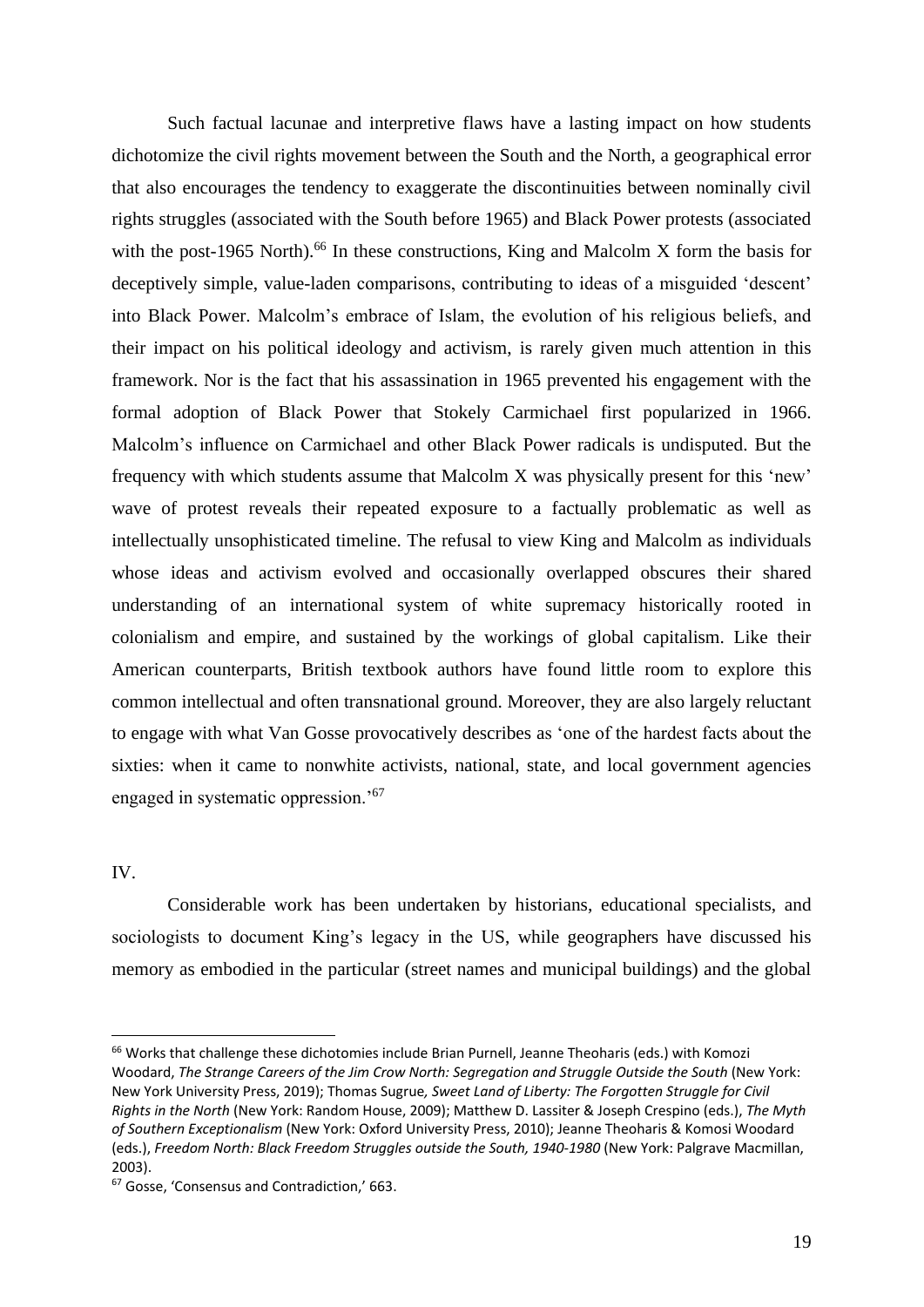(his vision of an interconnected Beloved Community). <sup>68</sup> Similarly, much has been written about what Thomas Jackson calls 'the plasticity of the King icon,' which enabled President Ronald Reagan 'to turn King into a color-blind opponent of racial "quotas" and affirmative action.'<sup>69</sup> The civil religion that has absorbed King has long been used 'as a tool of social cohesion and political legitimation,' Jana Weiss writes. <sup>70</sup> Yet, as Ward observes, 'despite a flourishing literature on race and the construction of social memory in the US, [scholars] have paid relatively little attention to international efforts to commemorate the African American freedom struggle,' or to the ways in which its legacy circulates beyond America.<sup>71</sup>

The scramble to define King's 'meaning' and legacy have the most acute political consequences in the US, where civic pride and national identity are often rooted in ideas of the country as an ever-improving, ultimately perfectible nation, ideas frequently challenged by the manifest persistence of racial inequalities and injustice. King 'was a man who wrested justice from the heart of a great country,' Reagan observed on the first King Day public holiday in 1986, 'And he succeeded because that great country had a heart to be seized.<sup>'72</sup> But King's legacy and enduring global celebrity have consequences for contemporary discussions of race all over the world. In *Why I'm No Longer Talking to White People About Race*, Reni Eddo-Lodge's bestselling 2017 treatise on the overt and subtle manifestations of white supremacy in modern Britain, the author explicitly refers to King on four occasions. She draws attention to concurrent but largely forgotten events in the UK that echoed King's rhetoric and tactics, such as the 1963 Bristol Bus Boycott, and recalls the 'American-centric educational displays and lesson plans' she encountered in school – her only formal introduction to black history before university. Most tellingly, Eddo-Lodge, a black British

<sup>68</sup> See Aldridge, 'The Limits of Master Narratives,' Wills, "'Some people even died"'; Lewis V. Baldwin & Rufus Burrow Jr. (eds.), *The Domestication of Martin Luther King Jr.: Clarence B. Jones, Right-Wing Conservatism and the Manipulation of the King Legacy* (Eugene, OR: Cascade Books, 2013); Derek H. Alderman, 'School Names as Cultural Arenas: The Naming of US Public Schools after Martin Luther King, Jr.,' *Urban Geography*, Volume 7, Iss. 2 (2013), 601-626; Derek H. Alderman, 'Street names and the scaling of memory: the politics of commemorating Martin Luther King, Jr within the African American community,' *Area*, Volume 35, Iss. 2 (June 2003), 163-173; Joshua F. J. Inwood, 'Searching for the Promised Land: Examining Dr Martin Luther King's Concept of the Beloved Community,' *Antipode,* Volume 41, Iss. 3**,** (2009), 487–508; Lewis V. Baldwin & Paul R. Dekar (eds.), *"In an Inescapable Network of Mutuality:" Martin Luther King, Jr. and the Globalization of an Ethical Idea* (Eugene, Oregon: Cascade Books, 2013).

<sup>69</sup>Jackson, *From Civil Rights to Human Rights*, 360-1. See also, Ronald Turner, 'The Dangers of Misappropriation: Misusing Martin Luther King, Jr.'s Legacy to Prove the Colorblind Thesis,' *Michigan Journal of Race & Law* 2, no. 1 (1996), 101-30.

<sup>70</sup> Jana Weiss, 'Remember, Celebrate, and Forget? The Martin Luther King Day and the Pitfalls of Civil Religion,' *Journal of American Studies*, Volume 53, Iss. 2 (May 2019), 432.

<sup>71</sup> Ward, *Martin Luther King in Newcastle upon Tyne*, 14. A recent exception is Sokol, *The Heavens Might Crack*. See, also, Alan Rice, *Creating Memorials, Building Identities: The Politics of Memory in the Black Atlantic* (Liverpool: Liverpool University Press, 2010).

<sup>72</sup> President Ronald Reagan, quoted in Peter Goldman, 'Dr. King's Last Victory,' *Newsweek*, 27 Jan. 1986, 16.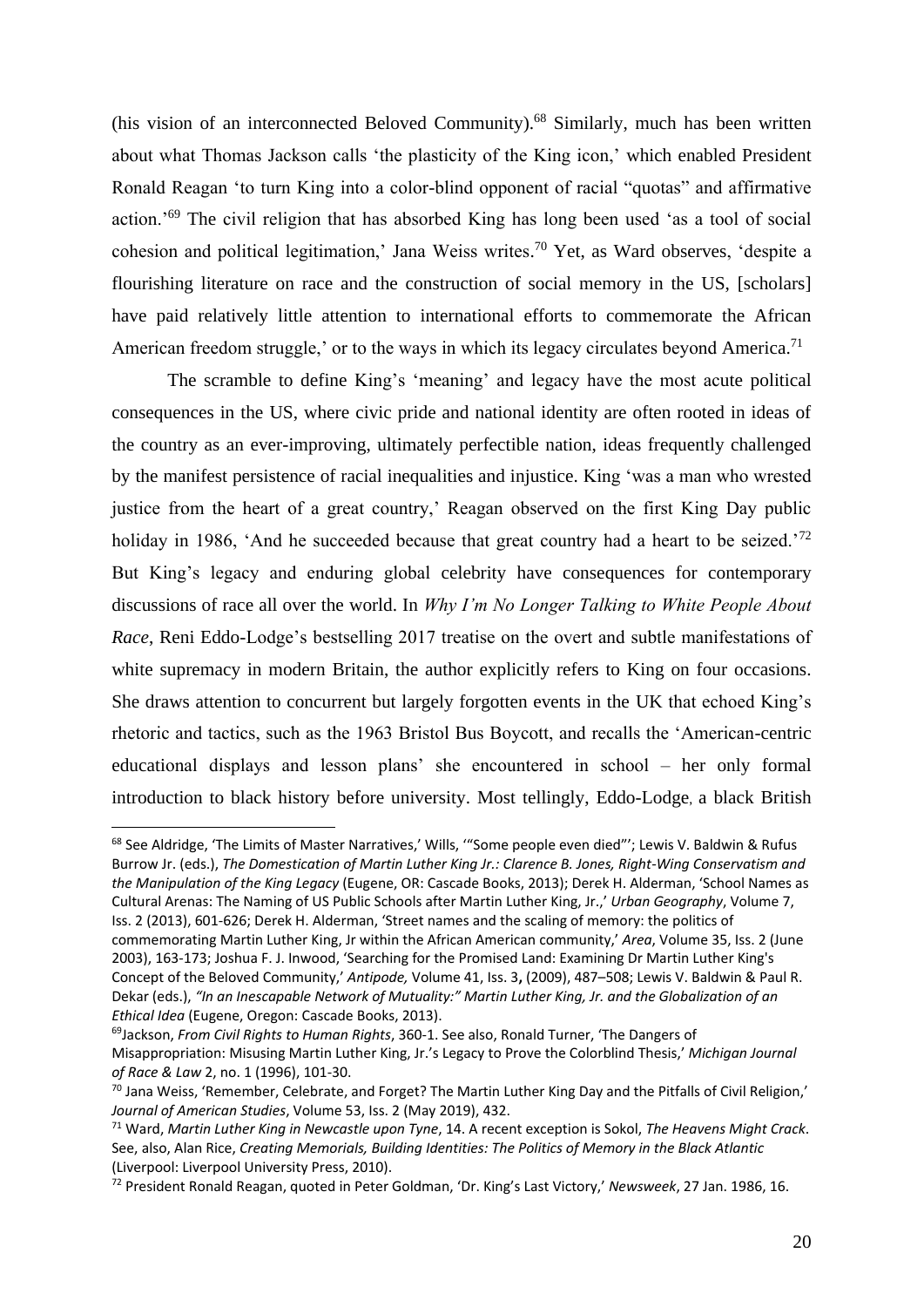woman, discusses the correspondence she received from white people, who used King's words 'in attempts to prove to me that my work is misguided, that I am doing it wrong.' Recounting King's speech at the 1963 March on Washington for Jobs and Freedom, Eddo-Lodge's British critics informed her that 'Martin Luther King, Jr. wanted a world in which people were not judged on the colour of their skin, but on the content of their character.' Discussing the white backlash to ideas of 'safe spaces' for people of colour to discuss problems and strategies for change, Eddo-Lodge suggests that King's words are now being used 'to mean that *white* people should not be judged on the colour of their skin. That the power of whiteness as a race should not be judged.' <sup>73</sup>

In the 2018 paperback edition of her book, Eddo-Lodge reflected on its initial success and the conversations it provoked. Despite quoting King's 1963 'Letter from Birmingham Jail' at length in her original text to illustrate King's 'grave disappointment with the white moderate . . . more devoted to "order" than to justice,' Eddo-Lodge was met with further declarations from whites that 'Martin Luther King Junior would never approve of [her] work.'<sup>74</sup> Using a reductive, highly selective rendering of King's legacy to admonish the work and viewpoint of one of the most influential black voices in modern Britain, Eddo-Lodge's critics demonstrate just how readily King's legacy is co-opted by conscious and unconscious defenders of white privilege on both sides of the Atlantic. British historian David Olusuga, himself of mixed racial heritage, describes Eddo-Lodge's book as 'a retreat, a place of greater safety, where black people go for confirmation that their lived experiences are not a fantasy, a place they go in an effort to remain sane.'<sup>75</sup> That white critics repeatedly used King's decontextualized and dimly understood words to challenge the significance of such a profound and insightful piece of work demonstrates that how King is taught has enormous political ramifications beyond the US.

Further complicating this issue are complaints from many black commentators who echo Eddo-Lodge's concern that attempts to acknowledge black culture within British schools are often disproportionally centred on the African American experience. 'An American-centric understanding of black history and identity makes Black History Month in the UK something like looking into a broken mirror,' wrote Yomi Adegoke in *The Guardian*

<sup>73</sup> Reni Eddo-Lodge, *Why I'm No Longer Talking to White People About Race* (London: Bloomsbury, 2018), 28, 1, 100-1.

<sup>74</sup> Ibid, 231-2.

<sup>75</sup> David Olusuga, 'We risk losing slices of our past if we don't root out racism in our universities,' *The Guardian*, 21 October 2018, accessed 26 May 2020: [https://www.theguardian.com/commentisfree/2018/oct/21/we-risk](https://www.theguardian.com/commentisfree/2018/oct/21/we-risk-losing-slices-of-our-history-if-we-dont-root-out-racism-in-our-unversities)[losing-slices-of-our-history-if-we-dont-root-out-racism-in-our-unversities](https://www.theguardian.com/commentisfree/2018/oct/21/we-risk-losing-slices-of-our-history-if-we-dont-root-out-racism-in-our-unversities)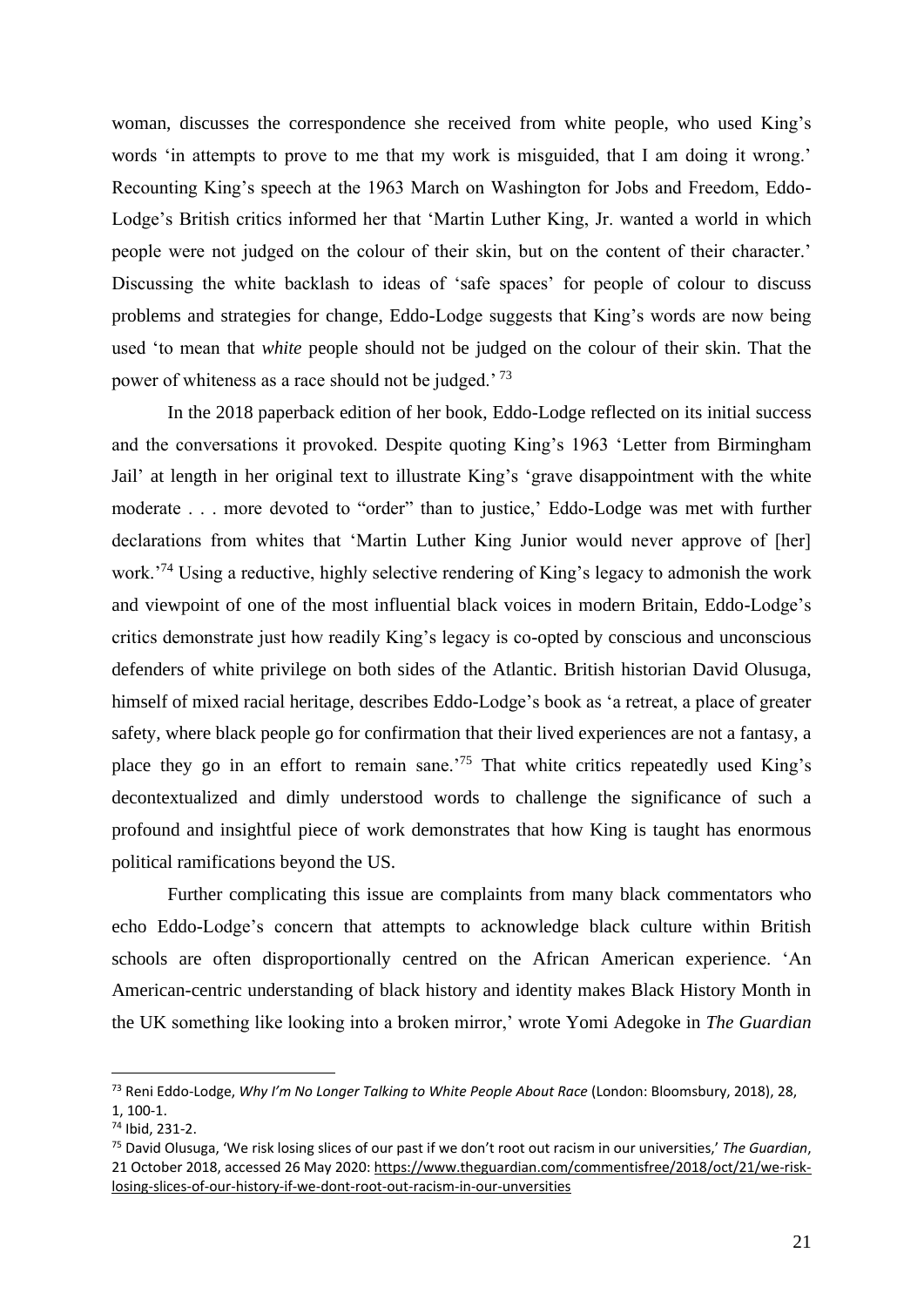in October 2017. 'You see yourself reflected within its fragments and the shards create a picture, though the whole thing is distorted.' British children are more likely to learn about the Black Panther Party of Oakland, California than South London's Black British Panthers, Adegoke continued, reflecting a wider critique of Britain's education system and its failure to educate students, black and white alike, on the legacy of slavery, colonialism, and racism in modern Britain.<sup>76</sup> 'Personal engagement is much more likely when the students are themselves encouraged through history teaching to have a sense of their own personal identity and their place in the world,' the Historical Association reported in 2007, while Nardia Foster has condemned how British schools often account for 'black history' purely through the American civil rights movement.<sup>77</sup> Perhaps most alarmingly, the Historical Association also noted that, 'In an all-white school, little black history may be taught at all on the grounds that there are no black pupils to whom it would be relevant.'<sup>78</sup>

In the wake of such concerns, addressing the mis-representation of Martin Luther King Jr. in British schools may appear incidental: secondary to a more urgent debate over how to teach more and better black British history. When reflecting on how little she knew of black British history, Reni Eddo-Lodge writes of being 'kept ignorant.'<sup>79</sup> Without question, black British history and culture deserve a much more conspicuous place in the UK school curriculum, as they do in the media and public life. The erasure, or marginalization of that history, contributes to the kind of mystified or distorted history that James Loewen points out 'usually signifies a continuing injustice in the present, like racism.'<sup>80</sup> Recent scandals involving the UK government's shocking mistreatment of the Windrush Generation are testament to what April-Louise Pennant and Nando Sigona have called a 'contested history of settlement, integration and exclusion' in which the rights and claims to 'Britishness' of nonwhites are routinely questioned and sometimes denied. As Pennant and Sigona argue, the fact that the seventieth anniversary of the *Empire Windrush's* 1948 arrival from the Caribbean

<sup>76</sup> Yomi Adegoke, 'It's Black History Month – and at last we're celebrating British heroes, *The Guardian*, 17 October 2017, accessed 28 November 2017,

https://www.theguardian.com/commentisfree/2017/oct/16/black-history-month-british-cultureidentity?CMP=share\_btn\_tw

<sup>77</sup> The Historical Association, 'T.E.A.C.H.: Teaching Emotive and Controversial History, 3-19' (London: 2007), 4; Nardia Foster, *Out of slavery: learning about the history of British Black Caribbean people* (Bristol, UK: Redcliffe, 2004), 6.

<sup>&</sup>lt;sup>78</sup> The Historical Association, 'T.E.A.C.H.,' 15. This reflects the SPLC's findings from the US, in which southern states, and those with large African American populations tended to require more formal learning about the civil rights movement.

<sup>79</sup> Eddo-Lodge, *Why I'm No Longer Talking*, 54.

<sup>80</sup> James Loewen, 'Preface: *Lies My Teacher Told Me* in the Age of Alternative Facts,' *Lies My Teacher Told Me: Everything Your American History Textbook Got Wrong* (New York: The New Press, 2018).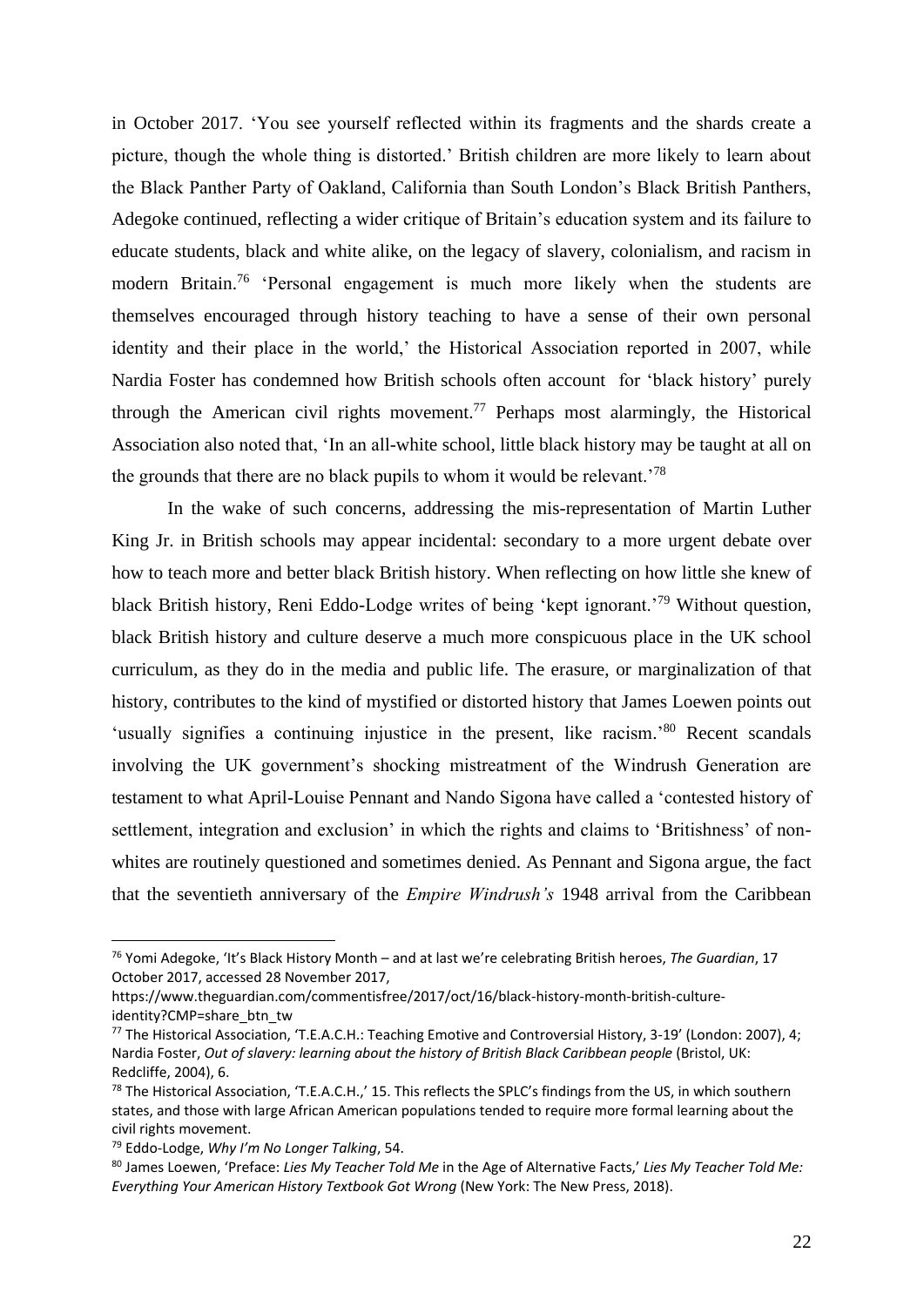coincided with the deportation or detention of some of those who had arrived as British subjects and citizens decades ago, plus news that the Black Cultural Archive (which stands in Windrush Square, Brixton) faced closure due to lack of funding, 'calls into question how much their presence, sacrifices and contributions are valued in Britain.'<sup>81</sup> Citing Britain's 'bout of amnesia,' seventy years after 'plead[ing] with its Commonwealth subjects to come to work and rebuild the country,' Pennant and Sigona laid blame squarely on the inadequacies of the curriculum. 'It's very rare that the contributions and histories of black people in Britain – which go back way further than 1948 – are incorporated or acknowledged within the curriculum,' they write, noting that the arrival of the *Empire Windrush* was only introduced to (non-compulsory) History specifications in 2013. Even then, to focus on the arrival of the *Windrush* implies that Britain was exclusively white before 1948 and that those on board were overwhelmingly welcomed, rather than, in many cases, the targets of racist abuse and discrimination.<sup>82</sup>

Official interest in issues of race in Britain's schools has traditionally focused on rectifying alleged attainment gaps among students from different racial groups, rather than addressing the inadequacies of curriculum content. Thus, Kehinde Andrews criticizes policymakers for 'embracing the idea that it was the children who were "underachieving."<sup>83</sup> The UK Black Supplementary Schools Movement, which has provided additional education at the grassroots since the 1960s, reflects this frustration. Founded to promote pride in and awareness of black history and culture, Black Supplementary Schools simultaneously help students 'to succeed using the tools and assessment strategies they would encounter in

<sup>81</sup> April-Louise Pennant & Nando Sigona, 'Black history is still largely ignored, 70 years after Empire Windrush reached Britain,' *The Conversation*, 21 June 2018, accessed 27 June 2018[, https://theconversation.com/black](https://theconversation.com/black-history-is-still-largely-ignored-70-years-after-empire-windrush-reached-britain-98431)[history-is-still-largely-ignored-70-years-after-empire-windrush-reached-britain-98431.](https://theconversation.com/black-history-is-still-largely-ignored-70-years-after-empire-windrush-reached-britain-98431) In December 2018, the BCA received a £200,000 interim payment from the Department for Digital, Culture, Media & Sport after more than 100 Members of Parliament signed a letter urging the government to commit funds to the Archive, which had received Heritage Lottery Funding since 2014. Sally Weale, 'London's Black Cultural Archives get £200,000 stopgap funding for survival,' *Guardian*, 13 December 2018, accessed 27 June 2019:

[https://www.theguardian.com/uk-news/2018/dec/13/london-black-cultural-archives-gets-thousands-stop](https://www.theguardian.com/uk-news/2018/dec/13/london-black-cultural-archives-gets-thousands-stop-gap-funding-for-survival-heritage)[gap-funding-for-survival-heritage](https://www.theguardian.com/uk-news/2018/dec/13/london-black-cultural-archives-gets-thousands-stop-gap-funding-for-survival-heritage) The significance of the Archive was made clear when it emerged that the Home Office had destroyed the landing cards of thousands of Commonwealth migrants in 2009, thus eradicating the evidence of their legal arrival in Britain between 1947 and 1971. The BCA argued that such documents should have been passed on to them when they were no longer 'needed' by the central government. 'BCA exists to ensure the preservation of this history,' it announced, 'as our remit is to preserve the narratives of the people.' Quoted in Eleanor Rose, 'Black Cultural Archives urge Government to hand over important documents to avoid second Windrush fiasco, bosses claim,' *Evening Standard*, 20 April 2018, accessed 8 November 2018[: https://www.standard.co.uk/news/uk/black-cultural-archives-urge-government](https://www.standard.co.uk/news/uk/black-cultural-archives-urge-government-to-hand-over-important-documents-to-avoid-second-windrush-a3819081.html)[to-hand-over-important-documents-to-avoid-second-windrush-a3819081.html.](https://www.standard.co.uk/news/uk/black-cultural-archives-urge-government-to-hand-over-important-documents-to-avoid-second-windrush-a3819081.html)

<sup>82</sup> Pennant & Sigona, 'Black history.'

<sup>83</sup> Kehinde Andrews, 'Why Britain's schools are failing to tackle racism,' *The Guardian*, 12 August 2015, accessed November 28, 2017: [https://www.theguardian.com/commentisfree/2015/aug/12/racism-schools](https://www.theguardian.com/commentisfree/2015/aug/12/racism-schools-government-reforms-targets)[government-reforms-targets,](https://www.theguardian.com/commentisfree/2015/aug/12/racism-schools-government-reforms-targets)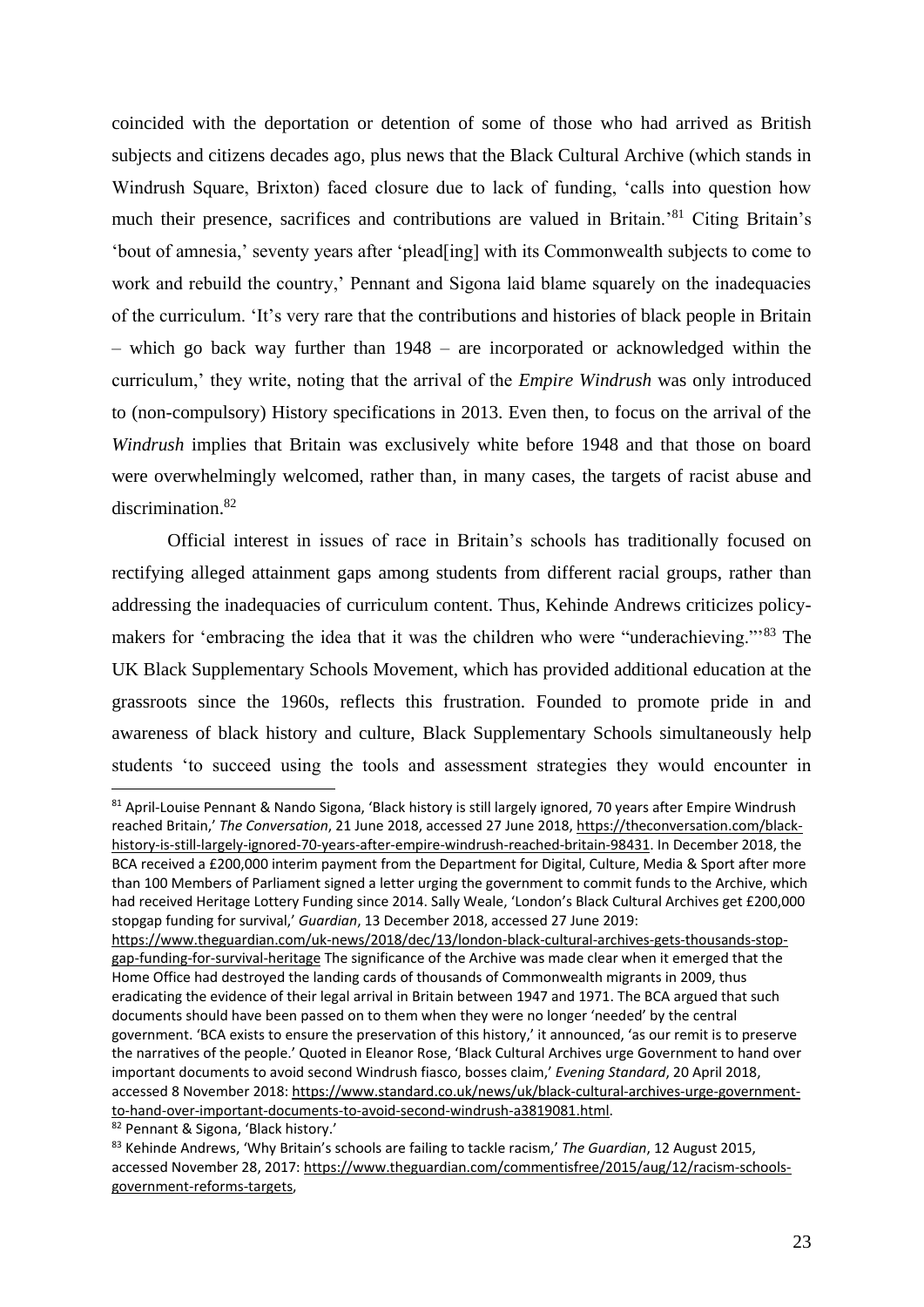mainstream education.'<sup>84</sup> Andrews notes that the teaching of black history within these schools has always drawn on a '[d]iasporic politics that connects the students and teachers to an international politics and identity.' Andrews names Marcus Garvey, Malcolm X, and Nelson and Winnie Mandela as key figures for the supplementary schools, concluding that 'the general teaching of black history was focused on the global Diaspora and how those experiences influenced Britain.'<sup>85</sup>

Perhaps, then, the problem is less that there is too much attention given to King and the African American freedom struggle in mainstream British schools, but rather that these topics are rarely presented in any meaningful way alongside equivalent – and often interconnected – struggles in the UK, the British Empire, or the later Commonwealth. While many of the modular options available to secondary students in the UK theoretically offer considerable opportunities to discuss the contemporary importance of historical topics and issues, the Historical Association reported that the vast majority 'do not *require* any connection [to be] made with the present' (emphasis ours).<sup>86</sup> The US civil rights movement too often becomes '*the* story of the struggle against racism,' Eddo-Lodge writes (emphasis ours), 'eclipsing the black British story so much that we convince ourselves that Britain has never had a problem with race.<sup>87</sup> Racism is therefore projected as a peculiarly American problem, evident still in staggering inequality, mass incarceration, debates over Confederate monuments and, most recently, widescale uprisings in response to continued police brutality and a presidency that is openly hostile to minorities. Yet there are clearly comparable and concurrent flashpoints throughout British history and contemporary politics that could and should be better probed in classrooms across the UK. To do so would encourage students to draw links between global manifestations of racism, and the legacies of slavery throughout the Atlantic World; it would challenge assumptions that 'Britain does not have the same deep rooted problems as the US did,' as one British university student put it when quizzed about the value of studying the African American freedom struggle.<sup>88</sup>

None of the 'standard' curricula or textbooks consulted for this article made any attempt to link King or the African American civil rights movement to events in the UK

<sup>84</sup> Kehinde Andrews, *Resisting racism: race, inequality, and the Black supplementary school movement* (London: Institute of Education Press, 2013), 18.

<sup>&</sup>lt;sup>85</sup> Kehinde Andrews, 'The problem of political blackness: lessons from the Black Supplementary School Movement,' *Ethnic and Racial Studies*, Volume 39, Iss.11 (2016), 2071.

<sup>86</sup> The Historical Association, 'T.E.A.C.H,' 13.

<sup>87</sup> Eddo-Lodge, *Why I'm No Longer Talking*, 55.

<sup>88</sup> Here, a student was answering the question 'What relevance do you think studying MLK and/or the civil rights movement may have for modern Britain?' For further information on this informal, anonymous survey, see note 1.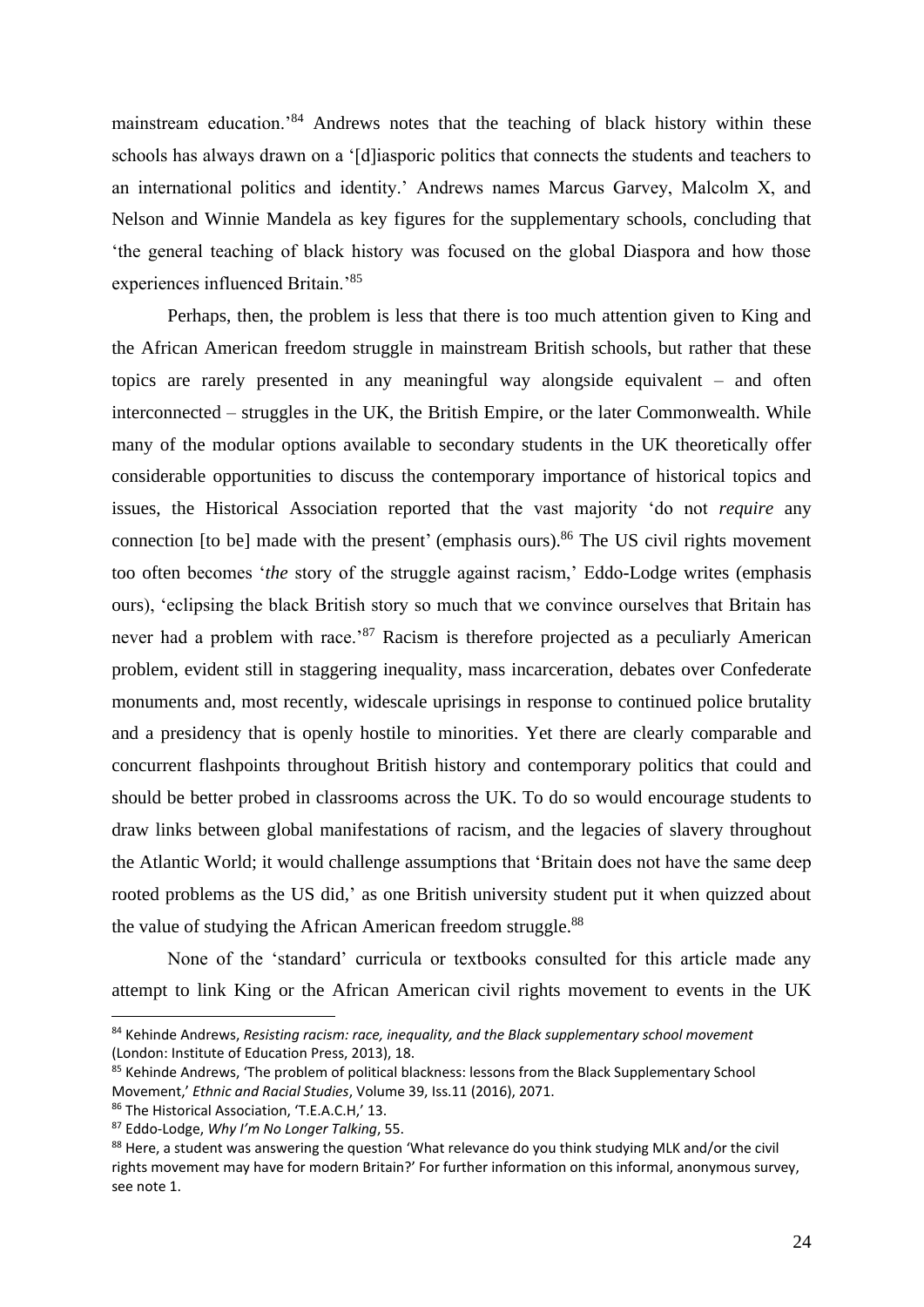during the 1950s and 1960s – a pivotal period in the development of modern Britain that shaped its racial present.<sup>89</sup> This ignores transatlantic visits by high-profile African American leaders including King and Malcolm X, but also the importance of transnational activist networks and exchanges of ideas in the development of British anti-racism, and civil rights and Black Power groups. While these groups often adopted the rhetoric, tactics and symbolism of the American groups that inspired them, their composition and priorities reflected the specific issues they faced in the UK, as well as British conceptions of what it meant to be 'Black' at that time – a term that often encompassed those of Indian or Pakistani origin as well as those from the West Indies and Africa. 'America was not the starting point of this exchange, nor Britain the final destination,' Stephen Tuck writes.<sup>90</sup> Rooting his analysis in Malcolm X's 1964 speech at the University of Oxford, Tuck concludes that the British activists and organizations that conversed with, invited and celebrated African American civil rights and Black Power leaders invite us to 'de-center the United States in the study of the modern global anti-racist struggle.<sup>'91</sup> In this context, the imperative is not to omit study of the African American freedom struggle, but rather to place it within a wider story of racial discrimination and efforts to resist it throughout the world, including the UK. While the distinctiveness of civil and human rights struggles in various locales at particular historic moments needs to be acknowledged, they did not happen in isolation. Their intertwined histories help shed light on the underlying structural coordinates of racial, gender, economic, and many other kinds of social inequalities around the world and on the diverse movements that have emerged to confront them.

Opportunities for teachers to explore these connections exist, but the resources to assist them are sparse. The Black Curriculum syllabus provides teacher training and materials on twelve varied topics, from the influence of Caribbean music in the UK, to contemporary issues around migration and deportation.<sup>92</sup> Assembly plans developed for Black History Month 2019 by Historians of the Twentieth Century United States (HOTCUS) showcase King's visit to Newcastle, as well as connections between the Montgomery Bus Boycott, the

<sup>89</sup> In a rare and fleeting reference to the influence of African anti-colonial struggles on King, Sanders notes that 'African Americans were fascinated by the emergence of independent African nations,' and that King attended independence celebrations in Ghana, along with Vice President Richard Nixon, Adam Clayton Powell, and A. Philip Randolph. *Civil Rights,* 73.

<sup>90</sup> Stephen Tuck, 'Malcolm X's Visit to Oxford University: US Civil Rights, Black Britain, and the Special Relationship on Race,' *American Historical Review*, Volume 118, Iss. 1 (February 2013), 82. <sup>91</sup> Ibid, 80

<sup>92</sup> Se[e https://www.theblackcurriculum.com/ourcurriculum,](https://www.theblackcurriculum.com/ourcurriculum) accessed 3 June, 2020.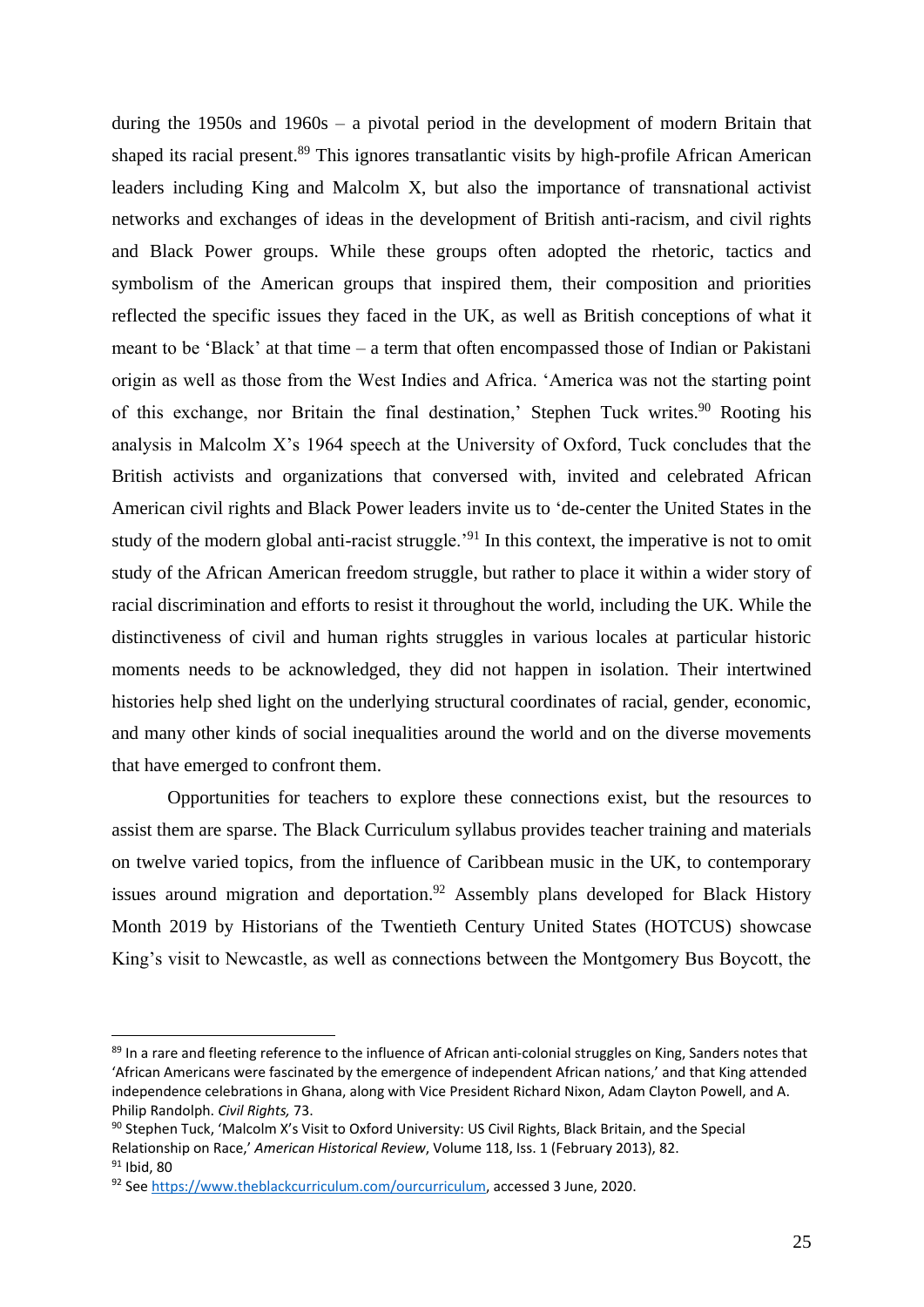March on Washington and the Bristol Bus Boycott.<sup>93</sup> A teaching pack created with school teachers as part of Freedom City 2017 provides materials that illuminate, rather than obscure, King's radicalism and encourage students to interrogate its significance in modern Britain.<sup>94</sup> Older online resources from the UK National Archives document British responses to the African American civil rights movement, including telegrams sent from the British Embassy in Washington D.C., advising politicians in London of the situation in the American South. Documents available date from 1957 until King's assassination in 1968, providing a valuable window into British diplomatic responses to the unfolding racial crisis in the US.<sup>95</sup> As well as demonstrating global connections, these resources encourage engagement with what Loewen calls 'the raw materials of history' – the primary sources from which textbooks so often insulate students.<sup>96</sup> Each document is supplemented with discussion questions or exercises for students to complete, some of which encourage students to write newspaper reports from a British perspective utilizing the information in the sources. Not replicated in textbooks or curricula, only a highly proactive teacher or student would be likely to find and utilize these invaluable resources.

The teaching materials on King most readily available to UK teachers predominantly exist in history and religious studies curricula and textbooks, augmented by resources created by charities and individual teachers, some of which are available for download via the *TES* website (previously known as the *Times Educational Supplement*). Like the National Archives resources, these materials are not necessarily reflective of official educational policy, but they offer further frameworks for understanding King's significance and legacy in UK schools. Indeed, the extent to which these materials reflect or diverge from the dominant presentation of King in textbooks and curricula is indicative of the various forces that compete to shape King's legacy in Britain. Educational anti-racism charities, for example, use King as a springboard for discussions of race in contemporary society, and are often more invested in an ongoing dialogue about equality and social justice than 'standard' history texts. For example, True Tube, a BAFTA-winning media charity, offers an assembly plan for schools wishing to mark Martin Luther King Day in the UK, which 'outlines a brief history of Martin Luther King's work and asks if discrimination still exists in British society.'

<sup>93</sup> Se[e https://hotcus.org.uk/diversity-and-inclusion/black-history-month-assembly-materials/,](https://hotcus.org.uk/diversity-and-inclusion/black-history-month-assembly-materials/) accessed 2 October 2019.

<sup>94</sup> See https://research.ncl.ac.uk/martinlutherking/activities/mlkinuk/, accessed 26 May 2020.

<sup>&</sup>lt;sup>95</sup> See 'Martin Luther King and the civil rights movement,' Heroes and Villains, National Archives, accessed June 27, 2018, http://www.nationalarchives.gov.uk/education/heroesvillains/g6/

<sup>96</sup> Loewen, *Lies My Teacher Told Me*, 16.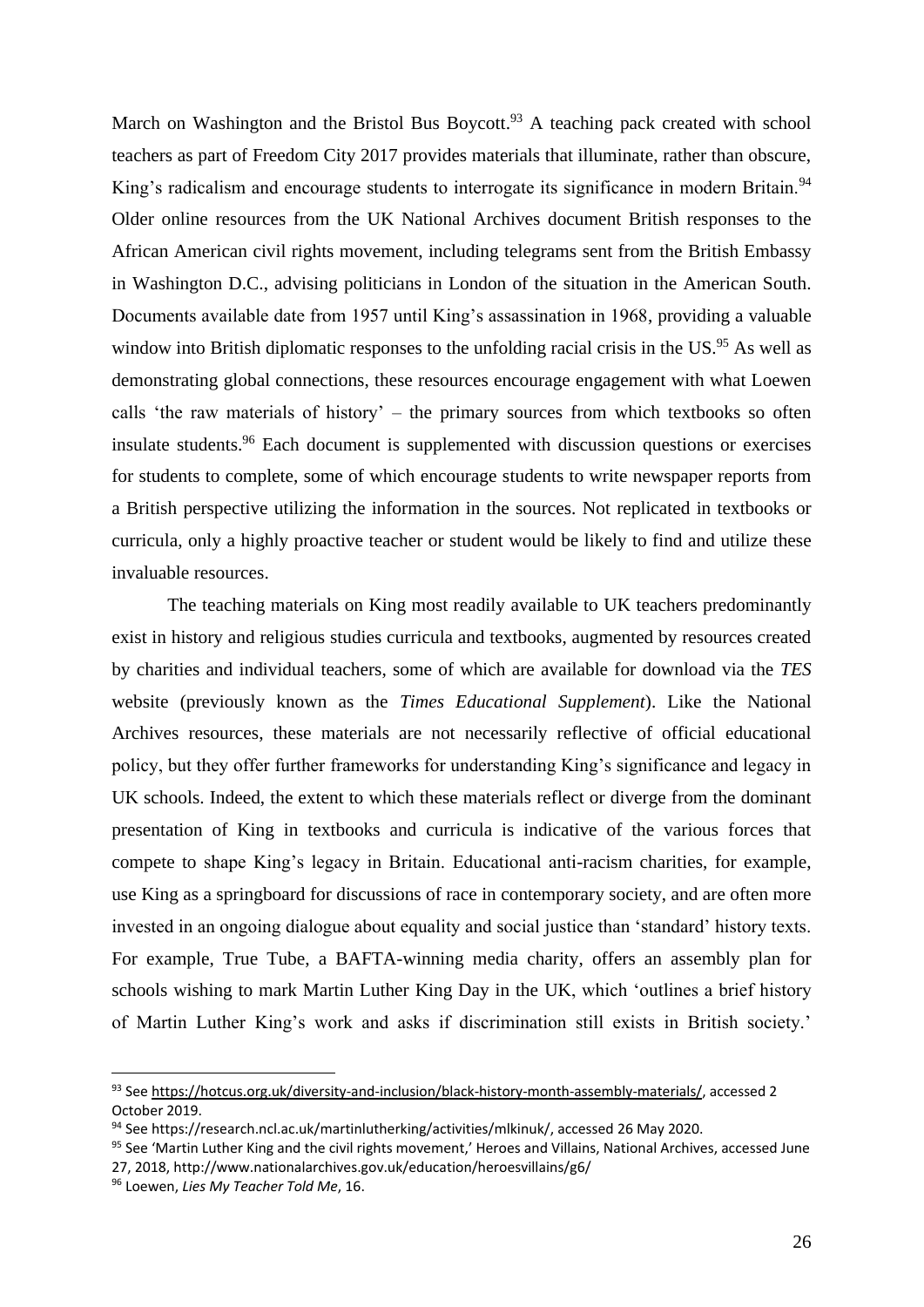Concluding with a video that explores racial profiling, this assembly also examines the 1994 murder of Stephen Lawrence and the findings of the subsequent MacPherson Inquiry, which found institutional racism at the heart of London's Metropolitan Police.<sup>97</sup> These resources use King's legacy to explore enduring problems of race in Britain, and to encourage students to offer their voices for change.

Show Racism the Red Card (SRTRC), another anti-racism charity, coordinated screenings of the 2014 film *Selma*, Ava DuVernay's depiction of the 1965 voting rights campaign in Selma, Alabama, as part of the Into Film Festival, which enables students and teachers to engage with cinema in new and educational ways. While some lucky school groups attended special screenings to supplement their studies and stimulate debate, additional resources were published on the Into Film website for use by any teachers or schools.<sup>98</sup> As well as prompting students to think about the contemporary implications and legacies of the events depicted in *Selma*, the resources encourage cinema literacy, urging students to consider how King is presented, not simply in terms of characterization, dialogue and plotline, but also through music, camera angles, and setting.<sup>99</sup> As such, these resources encourage students to analyze and critique cinematic representations of history, and to question the decisions and underlying power dynamics that profoundly shape the creation of popular memory and memorialization – key components of contemporary historiographical debate and valuable tools for an engaged citizenry. Materials and initiatives like this, however, are very much the exception.

V.

Academics seldom engage with the specifics of what is being taught in schools, although university instructors often spend a good deal of time filling in historical gaps, correcting factual errors, and exposing interpretive over-simplifications that their students bring with them from school. That is important, necessary and perhaps inevitable work, given the pressures on teachers and the difficulties involved in keeping up with the literature in

<sup>97</sup> True Tube, *Stop and Search Me*, Film and Assembly Plan (2010)[: https://www.truetube.co.uk/film/stop-and](https://www.truetube.co.uk/film/stop-and-search-me?tab=film)[search-me?tab=film,](https://www.truetube.co.uk/film/stop-and-search-me?tab=film) accessed 22 November 2018.

<sup>98</sup> State-funded schools can join the Into Film Club for free, where they have access to thousands of titles and related-resources. *Selma*-specific resources: [https://www.intofilm.org/resources/10.](https://www.intofilm.org/resources/10) For an account of the SRTRC screenings of Selma, se[e https://www.theredcard.org/news/2015/11/04/selma-screening,](https://www.theredcard.org/news/2015/11/04/selma-screening) both accessed 23 July 2018.

<sup>99</sup> Into Film, 'Civil Rights on Film: *Selma* Assembly,' resource available at [https://www.intofilm.org/resources/10;](https://www.intofilm.org/resources/10) Into Film, '*Selma*: Film Guide,' resource available at [https://www.intofilm.org/resources/187,](https://www.intofilm.org/resources/187) both accessed 23 July 2018.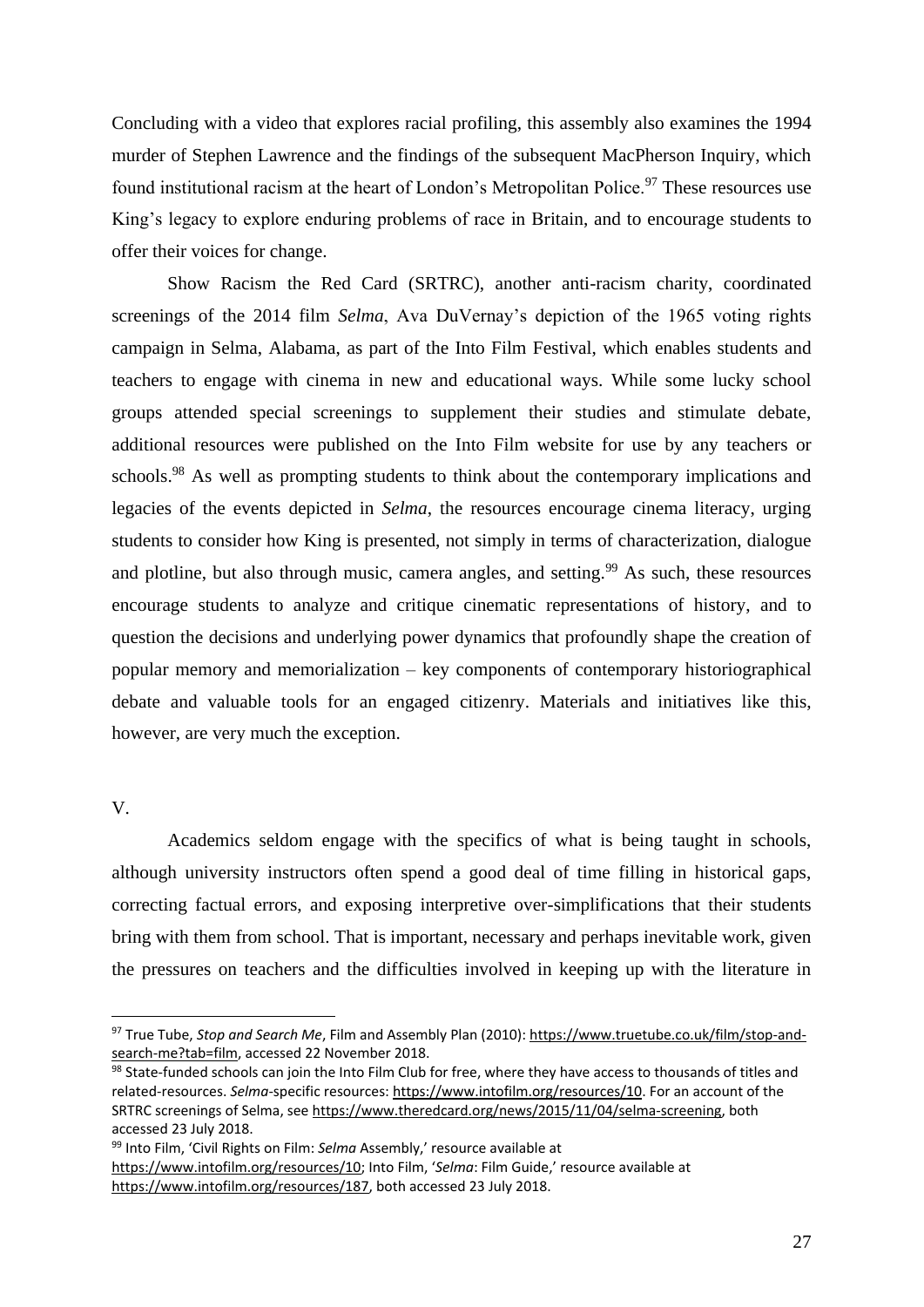their field. Rather than seeing this as a necessary evil, or as an additional chore in their own busy schedules, however, university teachers might do well to think of this more positively. They are, after all, uniquely positioned to bridge the gap between what is popular and taught in schools and the latest scholarship.

That historical study has become increasingly politicized in recent years should raise significant questions for historians of the US working in the UK, as well as for those interested in memory and race in a British context. It is encouraging to see that, even as teachers face more restrictions on their time and resources, they still elect to mark King's life and legacy in assemblies and other settings where they have more freedom. King's legacy and celebrity offer a significant opportunity to introduce students to struggles for racial justice in Britain and its Empire, documenting how transnational networks of solidarity were fostered against historic patterns of prejudice and discrimination. King's life and legacy are also profoundly important in their own right, as demonstrated by the ways in which selective, decontextualized soundbites from King's career have been used to question and undermine the work of prominent black British authors interested in opening up difficult national conversations on race. In short, King's legacies matter outside the United States, and, as political and ideological battles rage over how best to define, appropriate and deploy his memory, academic historians would do well to work with those involved with public education, to offer better, more nuanced, and more internationally relevant introductions to King, the African American freedom struggle, and the global fight for human rights and social justice to which they contributed.

Ultimately, then, this article poses a range of interlocking questions about how racial histories are and might be taught and presented to the British public, including highly impressionable schoolchildren growing up in a multicultural, globally connected society. The challenge is to teach King and the modern US freedom struggle better and more comprehensively, but it is also to provide histories of race and racism that remain sensitive to the distinctiveness of particular locales, groups, institutions, and contexts, while also being attentive to transnational forces of oppression, solidarity, and resistance. These are important challenges. Perhaps counterintuitively, however, given the substantive focus of this article is on how a more nuanced, explicitly transnational approach to King and the civil rights movement can illuminate the history of British race relations, the biggest challenge is to promote the teaching of Black British history in its own right and on its own terms. Instead of relying on the African American freedom struggle to provide an all-too-rare rare glimpse of non-white history in British classrooms, there should be proper coverage of Black British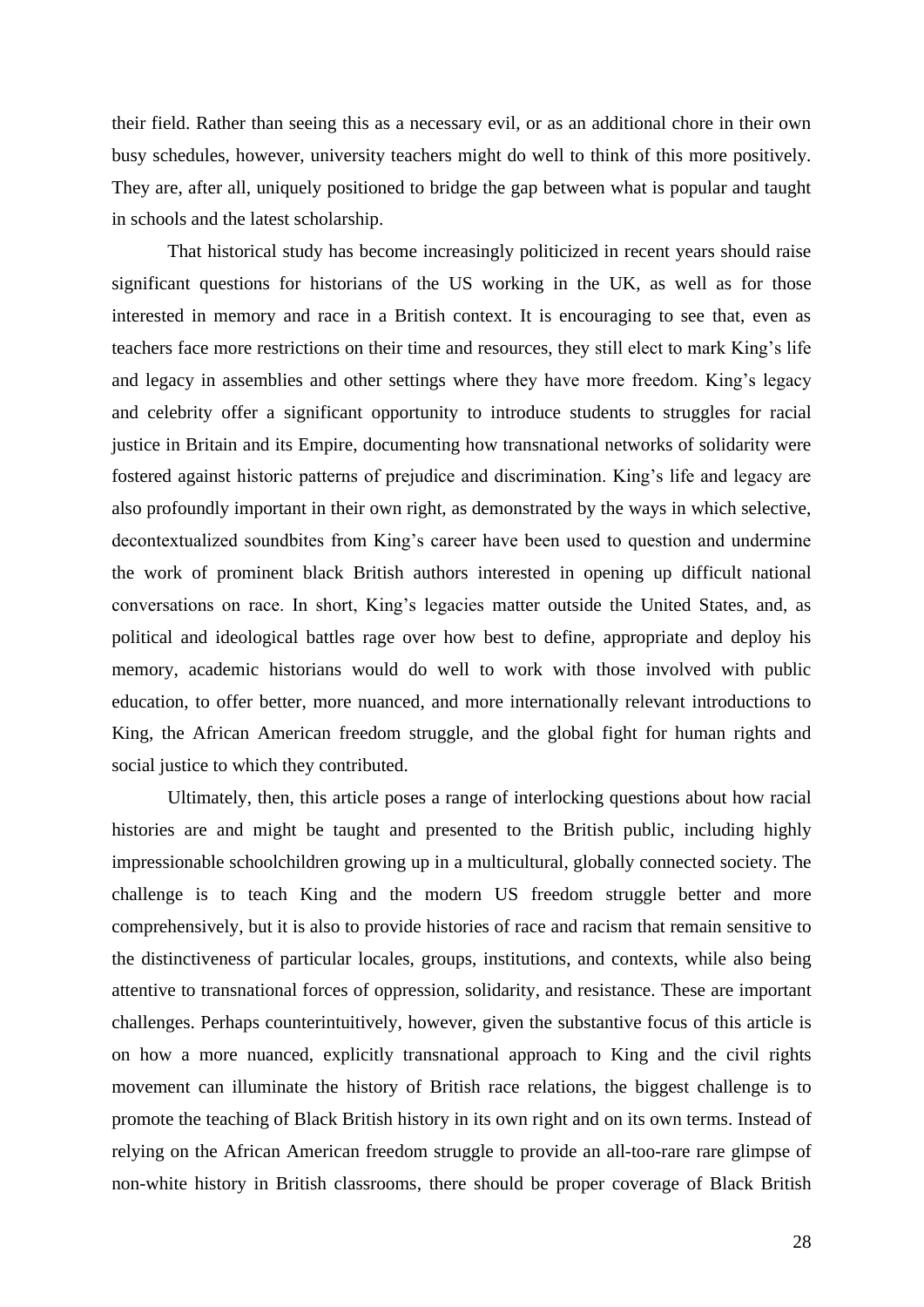history – ideally a coverage that explores its manifold connections to other global histories, including, but not limited to, the African American experience.

The political and social stakes of this project are extraordinarily high. As David Olusoga has summarized, 'with black history and black people largely expunged from the mainstream narrative of British history, we have been left with a distorted and diminished vision of our national past.'<sup>100</sup> This erasure, much like the elision of King's radicalism and a preoccupation with his charismatic leadership that neglects the ideas, rhetoric, influences, and networks that enabled that leadership, fosters dangerously superficial, parochial, and misleading understandings of the past. Too often, on both sides of the Atlantic, the 'legions of half-truths, prejudices, and propaganda' that King decried have been pressed into the service of reactionary, racially circumscribed, national mythologies that privilege and unite some people, while denigrating and excluding others.<sup>101</sup>

### **Acknowledgments:**

Research for this article was supported by Freedom City 2017, a city-wide commemoration of Newcastle University's award of an honorary doctorate to Martin Luther King in November 1967.

### **Author biographies:**

Megan Hunt is Teaching Fellow in American History at the University of Edinburgh. She is working on her first monograph, *Southern by the Grace of God: Religion, Race, and Civil Rights in Hollywood's South,* having previously published on films such as *Selma*, *Mississippi Burning*, and *The Help*.

Benjamin Houston is Senior Lecturer at Newcastle University. He is author of *The Nashville Way: Racial Etiquette and the Struggle for Social Justice in a Southern City* and recent articles in *Slavery & Abolition* and *The Public Historian*.

Brian Ward is Professor in American Studies at Northumbria University. He has published widely on the US South, African American history, popular music, and the Atlantic World.

<sup>100</sup> David Olusoga, *Black and British: A Forgotten History* (London: Macmillan, 2016), 25.

<sup>101</sup> King, 'The Purpose of Education.'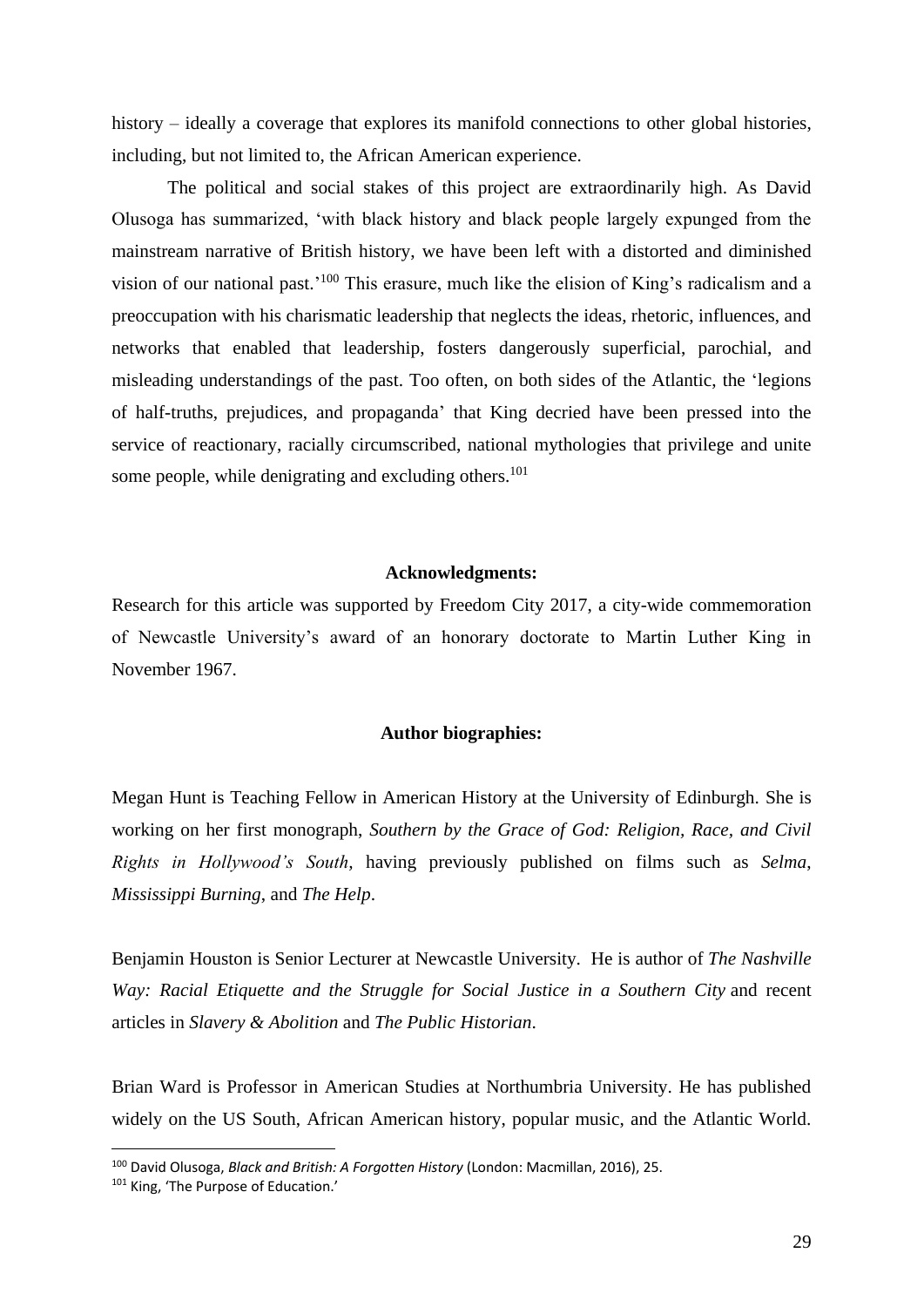His most recent books are *A&R Pioneers: Architects of American Roots Music on Record* (2018: co-authored with Patrick Huber) and *Martin Luther King in Newcastle upon Tyne: The African American Freedom Struggle and Race Relations in the North East of England* (2017)*.*

Nick Megoran is Professor of Political Geography at Newcastle University and co-convenor of the Martin Luther King Peace Committee. He is the author of numerous books and articles on peace, nonviolence, and education.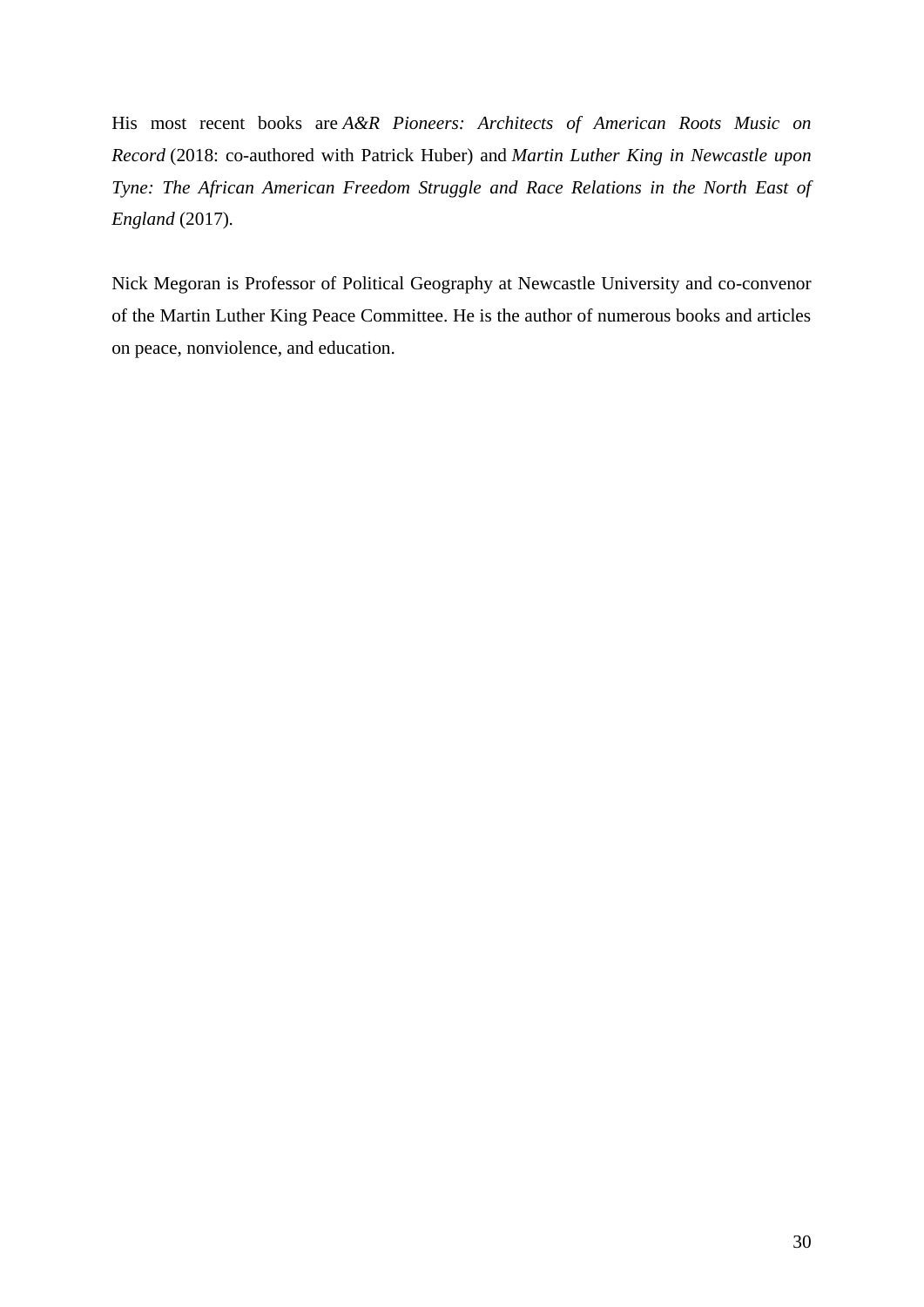# **Appendix**

**Curricula (includes specifications, schemes of work, past and sample exam papers, mark schemes, etc.)**

# **Qualification specifications**

## **GCSE/Scottish National 5**

AQA. History (England & Wales). Course AD: 'America, 1920-1973: Opportunity and Inequality' For teaching from September 2016 onwards, for exams in 2018 onwards. Accessed August 13, 2019: [https://filestore.aqa.org.uk/resources/history/specifications/AQA-](https://filestore.aqa.org.uk/resources/history/specifications/AQA-8145-SP-2016.PDF)[8145-SP-2016.PDF,](https://filestore.aqa.org.uk/resources/history/specifications/AQA-8145-SP-2016.PDF) 17-18.

AQA. Religious Studies A. (England & Wales). Component 2: Thematic Studies (Pacificism). For teaching from September 2016 onwards, for exams in 2018 onwards. Accessed August 13, 2019: [https://filestore.aqa.org.uk/resources/rs/specifications/AQA-](https://filestore.aqa.org.uk/resources/rs/specifications/AQA-8062-SP-2016.PDF)[8062-SP-2016.PDF](https://filestore.aqa.org.uk/resources/rs/specifications/AQA-8062-SP-2016.PDF)

SQA. History (Scotland). Part 7: 'Free at Last? Civil Rights in the USA, 1918-1968.' July 2019, version 3.0. Accessed August 13, 2019: [https://www.sqa.org.uk/files\\_ccc/HistoryCourseSpecN5.pdf](https://www.sqa.org.uk/files_ccc/HistoryCourseSpecN5.pdf)

WJEC. History (Wales only). Unit 3, Option 8: 'The American Century c.1890-1990.' March 2019, version 2. Accessed August 13, 2019: [https://www.wjec.co.uk/qualifications/history/r](https://www.wjec.co.uk/qualifications/history/r-history-gce-asa-from-2015/wjec-gce-history-spec-from-2015-e.pdf)[history-gce-asa-from-2015/wjec-gce-history-spec-from-2015-e.pdf,](https://www.wjec.co.uk/qualifications/history/r-history-gce-asa-from-2015/wjec-gce-history-spec-from-2015-e.pdf) 47-48.

# **A-Level/Scottish Highers**

AQA. History (England & Wales). Course 1K: 'The Making of a Superpower: USA, 1865- 1975'; Course 2Q: 'The American Dream: reality and illusion, 1945-1980.' July 2019, Version 1.4. Accessed August 13, 2019: [https://filestore.aqa.org.uk/resources/history/specifications/AQA-7041-7042-SP-2015.PDF,](https://filestore.aqa.org.uk/resources/history/specifications/AQA-7041-7042-SP-2015.PDF) 31-32; 58-60.

SQA. History (Scotland). Part G: 'USA, 1918-1968.' July 2019, Version 3.0. Accessed August 13, 2019: [https://www.sqa.org.uk/files\\_ccc/HigherCourseSpecHistory.pdf,](https://www.sqa.org.uk/files_ccc/HigherCourseSpecHistory.pdf) 18.

CCEA. History (Northern Ireland). Unit A2 1 Change Over Time, Option 4: 'The American Presidency, 1901-2000.'April 2019, Version 2. Accessed August 13, 2019: [file:///Users/v1mhunt6/Downloads/A2AS-HIS-REVISED-Specification-18519.pdf,](file:///C:/Users/v1mhunt6/Downloads/A2AS-HIS-REVISED-Specification-18519.pdf) 45-47.